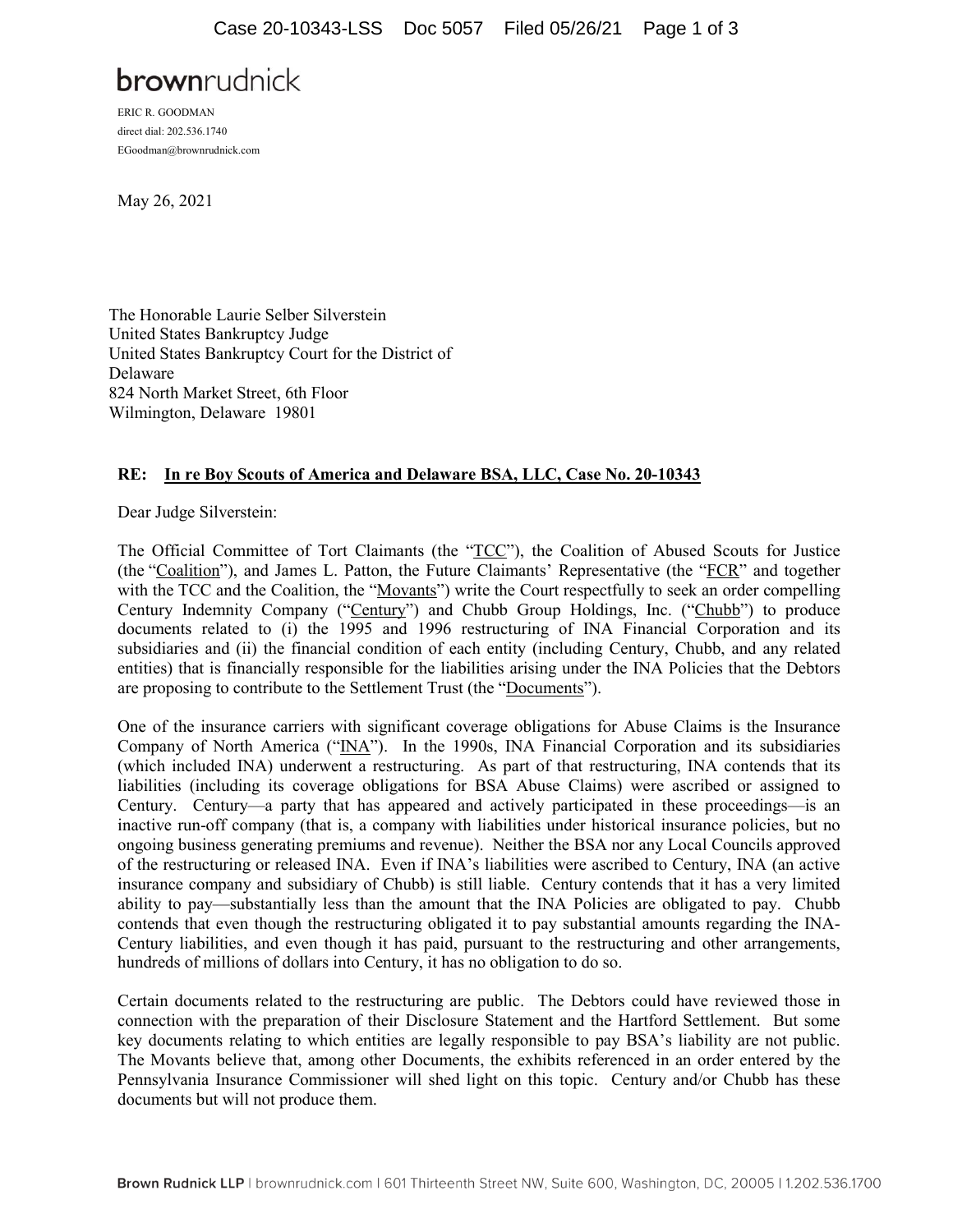

The Honorable Laurie Selber Silverstein May 26, 2021 Page 2

Furthermore, the restructuring plans were expressly made subject to the right of insureds to legally challenge the restructuring plan and arrangements. *See AICCO, Inc. v. Ins. Co. of N. Am.*, 90 Cal. App. 4th 579, 593 (2001) ("[W]hile the California Department of Insurance approved INA's division, it did not purport to decide the legal consequences of the division. Indeed, the insurance department expressly said that its consent 'does not foreclose creditors, including policyholders, from pursuing any remedy at law which may be available to them'" (quoting the Restructuring Agreement)). Thus, Century and Chubb are seeking to block challenges that the restructuring plan expressly recognized could be made and should be made here.

It is critical that survivors understand the creditworthiness and ability to pay of Century and which entity or entities within the Chubb corporate family are liable for Abuse Claims. The INA Policies are among the key assets that the Debtors are proposing to contribute to the Settlement Trust under both the Global Resolution Plan and the Toggle Plan. If Century and Chubb are permitted to maintain their position without challenge, the result will be to deprive survivors and the Debtors themselves, of the real value of billions of dollars of insurance assets, forcing them to accept pennies on the dollar. Whether the Settlement Trust has sufficient funding for the Court to find that the Plan satisfies the requirements found in section 1129 of the Bankruptcy Code and applicable case law depends on the amounts that the Settlement Trust can reasonably expect to collect on account of the INA Policies. Depending on the answer to this question, various statements contained in the Disclosure Statement may be materially false and misleading.

Further, the Debtors' proposed settlement with Hartford includes a reduction clause that makes Century's willingness and ability to pay a key issue. *See* Docket No. 2624, Ex. A at § II.E. Pursuant to the "Century Clause," if the Debtors (or the Settlement Trust) execute a settlement with Century for less than \$1.3 billion, the Hartford settlement will be reduced, dollar for dollar, by 50% of the difference between \$1.3 billion and the amount payable by Century. Survivors need to know whether it is reasonable to expect that they will achieve a \$1.3 billion or greater settlement with Century. The Debtors failed to conduct **any** diligence on these issues, but Movants do not believe that it is appropriate for the survivors to be similarly uninformed.

On April 23, 2021, the Movants served Century with discovery. And, on May 11, 2021, the Coalition served a subpoena on Chubb. The requests are straightforward. The Movants want to see the transaction documents pertaining to the INA restructuring so that they can determine for themselves which Chubb entities are liable for Abuse Claims. And, the Movants want information regarding Century's financial condition and the financial condition of any other Chubb affiliate that is obligated to pay Abuse Claims. The Disclosure Statement is filled with representations that survivors will somehow be paid in full if the Global Resolution Plan is confirmed. The Movants doubt the veracity of such statements but seek discovery so that parties are not left guessing when the facts can be easily brought to light.

Century and Chubb have made it clear through their responses and attempts to meet and confer that they are unwilling to produce non-public documents in response to the Movants' requests absent on order from this Court compelling them to do so. The parties are at a clear impasse. By this letter, the Movants seek to formally place this dispute before the Court.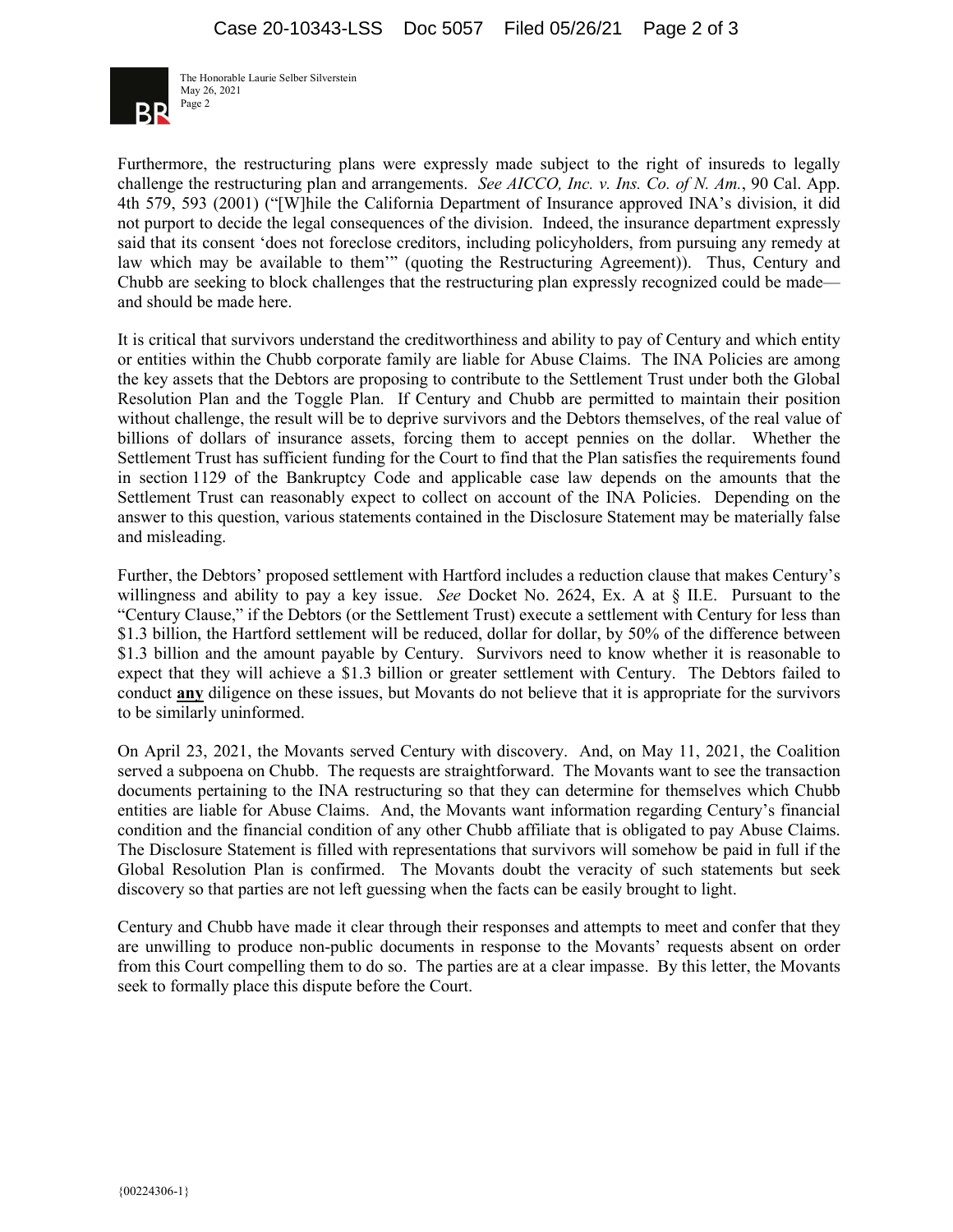

The Honorable Laurie Selber Silverstein May 26, 2021 Page 3

Sincerely,

Brown Rudnick LLP

Pachulski Stang Ziehl & Jones LLP

Young Conaway Stargatt & Taylor, LLP

/s/ David J. Molton Counsel to the Coalition of Abused Scouts for Justice

/s/ James Stang Counsel to the Official Committee of Tort Claimants /s/ Edwin Harron Counsel to the Future Claimants' Representative

Monzack Mersky and Browder, P.A.

Pasich LLP

Gilbert LLP

/s/ Rachel B. Mersky Counsel to the Coalition of Abused Scouts for Justice

/s/ Jeffrey L. Schulman Counsel to the Official Committee of Tort Claimants /s/ Kami E. Quinn Counsel to the Future Claimants' Representative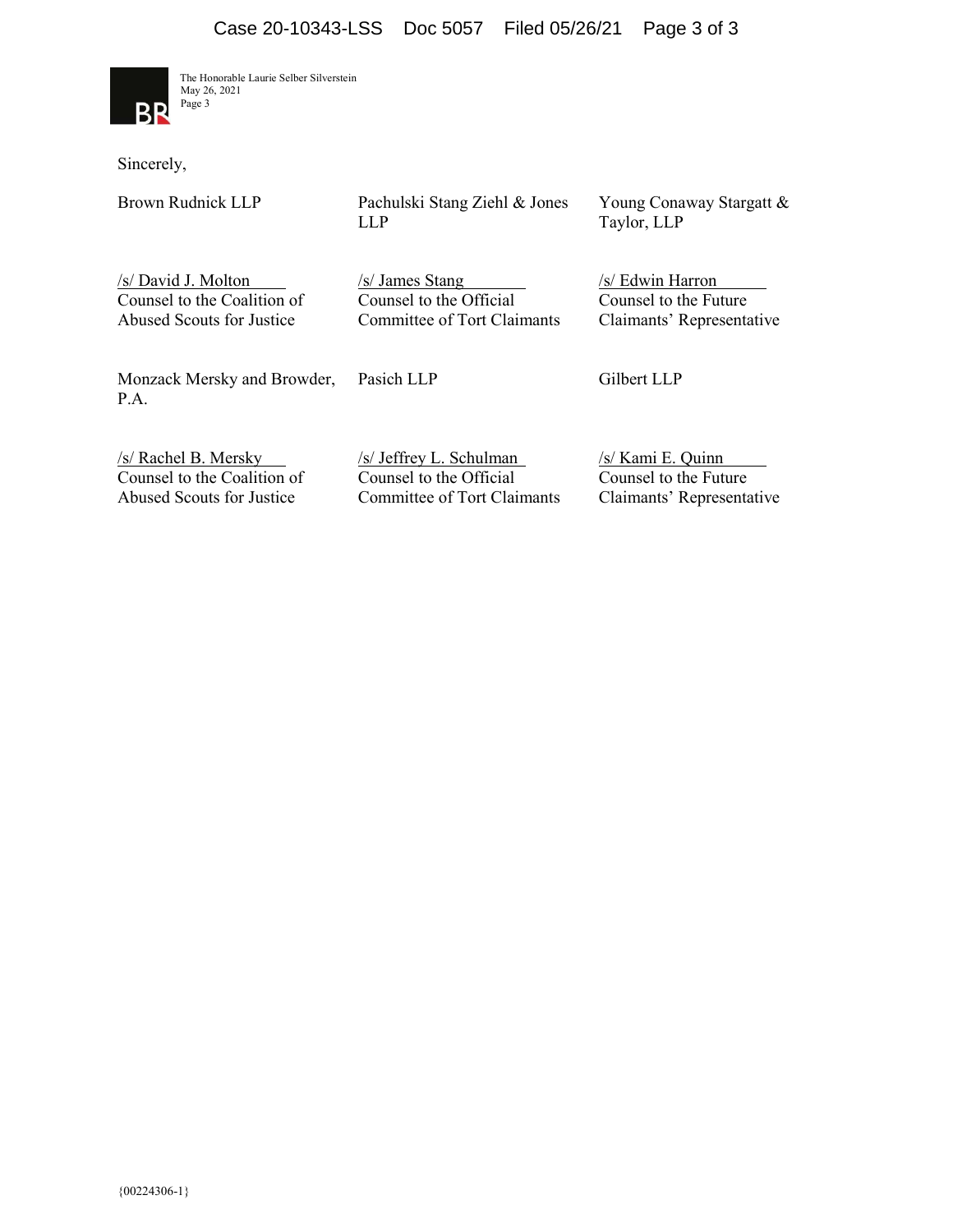#### **IN THE UNITED STATES BANKRUPTCY COURT FOR THE DISTRICT OF DELAWARE**

: : : : : : : : : :

In re:

BOY SCOUTS OF AMERICA AND DELAWARE BSA, LLC

Debtors.

Chapter 11

Case No. 20-10343 (LSS)

(Jointly Administered)

#### **CERTIFICATE OF SERVICE**

I Rachel B. Mersky, hereby certify that on May 26, 2021, I served or caused to be served a copy of the foregoing Letter via email or first class mail upon all parties on the attached service list, and by CM/ECF upon those parties registered to received such electronic notifications in this case.

Wilmington, Delaware

#### Dated: May 26, 2021 **MONZACK MERSKY & BROWDER, P.A.**

*/s/ Rachel B. Mersky*  Rachel Mersky (DE No. 2049) 1201 N. Orange Street, Suite 400 Wilmington, Delaware 19801 Telephone: (302) 656-8162 Facsimile: (302) 656-2769 E-mail: rmersky@monlaw.com

-and-

#### **BROWN RUDNICK LLP**

David J. Molton, Esquire Eric R. Goodman Seven Times Square New York, New York 10036 Telephone: (212) 209-4800 E-mail: dmolton@brownrudnick.com E-mail: egoodman@brownrudick.com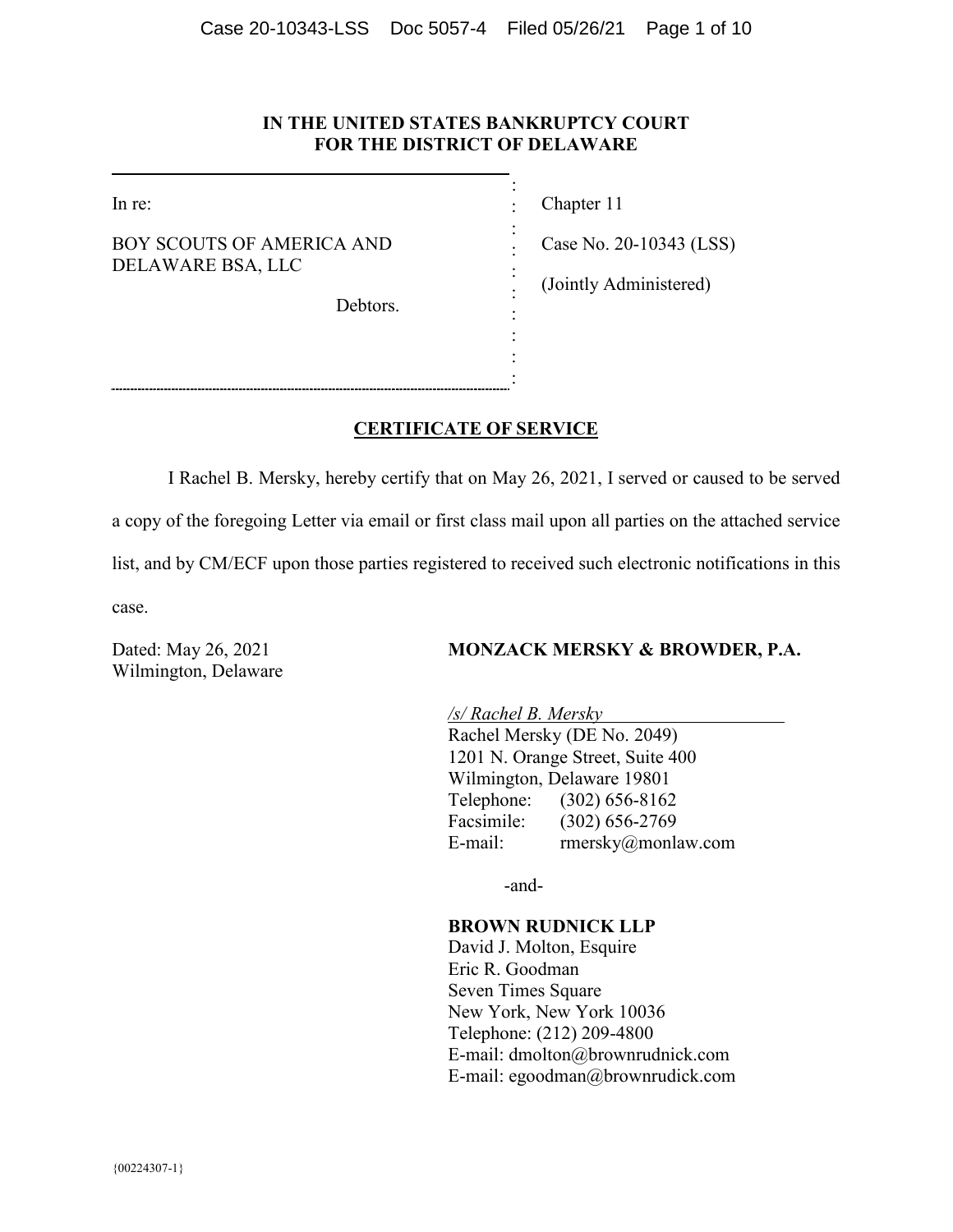-and-

Sunni P. Beville, Esquire Tristan G. Axelrod, Esquire One Financial Center Boston, MA 02111 Telephone: (617) 856-8200 E-mail: sbeville@brownrudnick.com E-mail: taxelrod@brownrudnick.com

*Co-Counsel to the Coalition of Abused Scouts for Justice*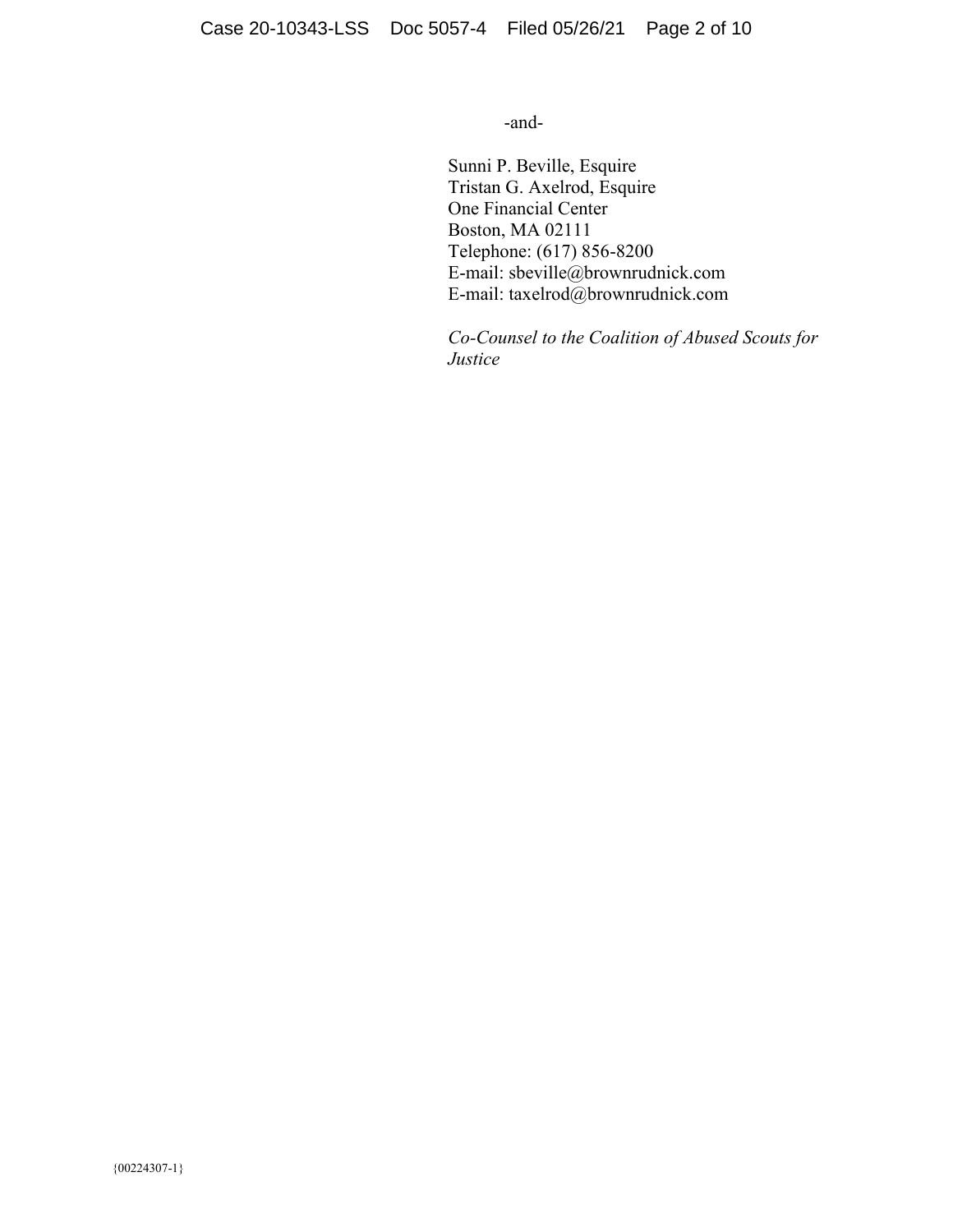| $\overline{A}$                               | B.                                                     | $\mathsf{C}$               | D                            | F.                             | F.                 | G            | H   |                                                       |                          | к                                                                                                                                        |
|----------------------------------------------|--------------------------------------------------------|----------------------------|------------------------------|--------------------------------|--------------------|--------------|-----|-------------------------------------------------------|--------------------------|------------------------------------------------------------------------------------------------------------------------------------------|
| Creditor<br>1                                | Address1                                               | Address2                   | Address3                     | Address4                       | Address5           | Phone        | FAX | Email                                                 | Attention                | <b>Description</b>                                                                                                                       |
| Abernathy, Roeder, Boyd & Hullett,<br>2 P.C. | Attn: Chad Timmons                                     | Attn: Larry R. Boyd        | Attn: Emily M. Hahn          | 700 Redbud Blvd, Ste 300       | McKinney, TX 75069 |              |     | 214-544-4000 214-544-4040 ctimmons@abernathylaw.com   | Chad Timmons             | *NOA - Counsel to Collin County Tax<br>Assessor/Collector                                                                                |
| Abernathy, Roeder, Boyd & Hullett,<br>3 P.C. |                                                        |                            |                              |                                |                    |              |     | bankruptcy@abernathylaw.com                           | Larry R. Boyd            | *NOA - Counsel to Collin County Tax<br>Assessor/Collector                                                                                |
| Abernathy, Roeder, Boyd & Hullett,<br>4 P.C. |                                                        |                            |                              |                                |                    |              |     | ehahn@abernathy-law.com                               | Emily M. Hahn            | *NOA - Counsel to Collin County Tax<br>Assessor/Collector                                                                                |
| 5 Adams and Reese LLP                        | Attn: Henry C. Shelton, III                            | 6075 Poplar Ave, Ste 700   | Memphis, TN 38119            |                                |                    | 901-525-3234 |     | Henry.Shelton@arlaw.com                               | Henry C. Shelton, III    | *NOA - Counsel to Chickasaw Council,<br>Boy Scouts of America, Inc.                                                                      |
| 6 Ashby & Geddes, PA                         | Attn: Bill Bowden                                      | 500 Delaware Ave, 8th Fl   | P.O. Box 1150                | Wilmington, DE 19899-1150      |                    | 302-654-1888 |     | 302-654-2067 wbowden@ashbygeddes.com                  | <b>Bill Bowden</b>       | *NOA - Counsel for Del-Mar-Va Council,<br>Inc, Boy Scouts of Am                                                                          |
| 7 Baird Mandalas Brockstedt, LLC             | Attn: Stephen W. Spence                                | 1413 Savannah Rd, Ste 1    | ewes, DE 19958               |                                |                    |              |     | 302-645-2262 302-644-0306 sws@bmbde.com               | Stephen W. Spence        | *NOA - Counsel to several sexual abuse<br>survivor claimants                                                                             |
| 8 Baker Manock & Jensen, PC                  | Attn: Jan T. Perkins                                   | 5260 N Palm Ave, Ste 421   | Fresno, CA 93704             |                                |                    |              |     | perkins@bakermanock.com                               | Jan T. Perkins           | *NOA - Counsel for Sequoia Counsel of<br>Boy Scouts, Inc.                                                                                |
| 9 Bayard, PA                                 | Attn: Erin Fay/ Gregory Flasser 600 N King St, Ste 400 |                            | Wilmington, DE 19801         |                                |                    | 302-655-5000 |     | efay@bayardlaw.com                                    | Erin R. Fay              | *NOA - Counsel for Hartford Accident<br>and Indemnity Company, First State<br>Insurance Company,<br>and Twin City Fire Insurance Company |
| 10 Bayard, PA                                |                                                        |                            |                              |                                |                    | 302-655-5000 |     | gflasser@bayardlaw.com                                | Gregory J. Flasser       | *NOA - Counsel for Hartford Accident<br>and Indemnity Company, First State<br>Insurance Company,<br>and Twin City Fire Insurance Company |
| 11 Bielli & Klauder, LLC                     | Attn: David M Klauder                                  | 1204 N King St             | Wilmington, DE 19801         |                                |                    |              |     | 302-397-4600 302-397-2557 dklauder@bk-legal.com       | David M. Klauder         | *NOA - Counsel for Various Tort<br>Claimants                                                                                             |
| 12 Bielli & Klauder, LLC                     | Attn: David M. Klauder                                 | 1204 N King St             | Wilmington, DE 19801         |                                |                    | 302-803-4600 |     | 302-397-2557 tbielli@bk-legal.com                     | David M. Klauder         | *NOA - Counsel to Certain Tort Claimants                                                                                                 |
| 13 Bodell Bove, LLC                          | Attn: Bruce W. McCullough                              | 1225 N King St, Ste 1000   | Wilmington, DE 19801         |                                |                    |              |     | 302-655-6749 302-655-6827 bmccullough@bodellbove.com  | Bruce W. McCullough      | *NOA - Counsel for Agricultural Insurance<br>Company                                                                                     |
| 14 Bradley Riley Jacobs PC                   | Attn: Todd C. Jacobs                                   | 320 W Ohio St, Ste 3W      | Chicago, IL 60654            |                                |                    | 312-281-0295 |     | tjacobs@bradleyriley.com                              | Todd C. Jacobs           | *NOA - Counsel for the National Surety<br>Corporation                                                                                    |
| 15 Brown Rudnick LLP                         | Attn: David J. Molton                                  | 7 Times Square             | New York, NY 10036           |                                |                    | 212-209-4800 |     | DMolton@brownrudnick.com                              | David J. Molton          | *NOA - Counsel to the Coalition of<br>Abused Scouts for Justice                                                                          |
| 16 Brown Rudnick LLP                         | Attn: Sunni P. Beville                                 | Attn: Tristan G. Axelrod   | 1 Financial Ctr              | Boston, MA 02111               |                    | 617-856-8200 |     | sbeville@brownrudnick.com                             | Sunni P. Beville         | *NOA - Counsel to the Coalition of<br>Abused Scouts for Justice                                                                          |
| 17 Brown Rudnick LLP                         |                                                        |                            |                              |                                |                    |              |     | taxelrod@brownrudnick.com                             | Tristan G. Axelrod       | *NOA - Counsel to the Coalition of<br>Abused Scouts for Justice                                                                          |
| 18 Brown Rudnick LLP                         |                                                        |                            |                              |                                |                    |              |     | EGoodman@brownrudnick.com                             | Eric Goodman             | *NOA - Counsel to the Coalition of<br>Abused Scouts for Justice                                                                          |
| Buchalter, A Professional<br>19 Corporation  | Attn: Shawn M. Christianson                            | 55 Second St, 17th Fl      | San Francisco, CA 94105-3493 |                                |                    |              |     | 415-227-0900 415-227-0770 schristianson@buchalter.com | Shawn M. Christianson    | *NOA - Counsel for Oracle America, Inc.                                                                                                  |
| 20 Butler Snow LP                            | Attn: Daniel W. Van Horn                               | P.O. Box 171443            | Memphis, TN 38187-1443       |                                |                    |              |     | Danny.VanHorn@butlersnow.com                          | Daniel W. Van Horn       | *NOA - Counsel for Chicksaw Council,<br>BSA, Inc.                                                                                        |
| 21 Carruthers & Roth, PA                     | Attn: Britton C Lewis                                  | 235 N Edgeworth St         | P.O. Box 540                 | Greensboro, NC 27401           |                    |              |     | 336-478-1146 336-478-1145 bcl@crlaw.com               | Britton C. Lewis         | *NOA - Counsel for Arrowood Indemnity<br>Company                                                                                         |
| 22 Chipman, Brown, Cicero & Cole, LLP        | Attn: Mark Desgrosseilliers                            | 1313 N Market St, Ste 5400 | Wilmington, DE 19801         |                                |                    |              |     | 302-295-0191 302-295-0199 desgross@chipmanbrown.com   | Mark L. Desgrosseilliers | *NOA - Counsel for Jane Doe, Party in<br>Interest                                                                                        |
| 23 Choate, Hall & Stewart LLP                | Attn: Douglas R. Gooding                               | Attn: Jonathan D. Marshall | Attn: Michael J. Foley, Jr   | <b>Two International Place</b> | Boston, MA 02110   |              |     | 617-248-5000 617-248-4000 dgooding@choate.com         | Douglas R. Gooding       | *NOA - Counsel for Liberty Mutual<br><b>Insurance Company</b>                                                                            |
| 24 Choate, Hall & Stewart LLP                |                                                        |                            |                              |                                |                    |              |     | 617-248-5000 617-248-4000 jmarshall@choate.com        | Jonathan D. Marshal      | *NOA - Counsel for Liberty Mutual<br><b>Insurance Company</b>                                                                            |
| 25 Choate, Hall & Stewart LLP                |                                                        |                            |                              |                                |                    |              |     | 617-248-5000 617-248-4000 mjfoley@choate.com          | Michael J. Foley         | *NOA - Counsel for Liberty Mutual<br><b>Insurance Company</b>                                                                            |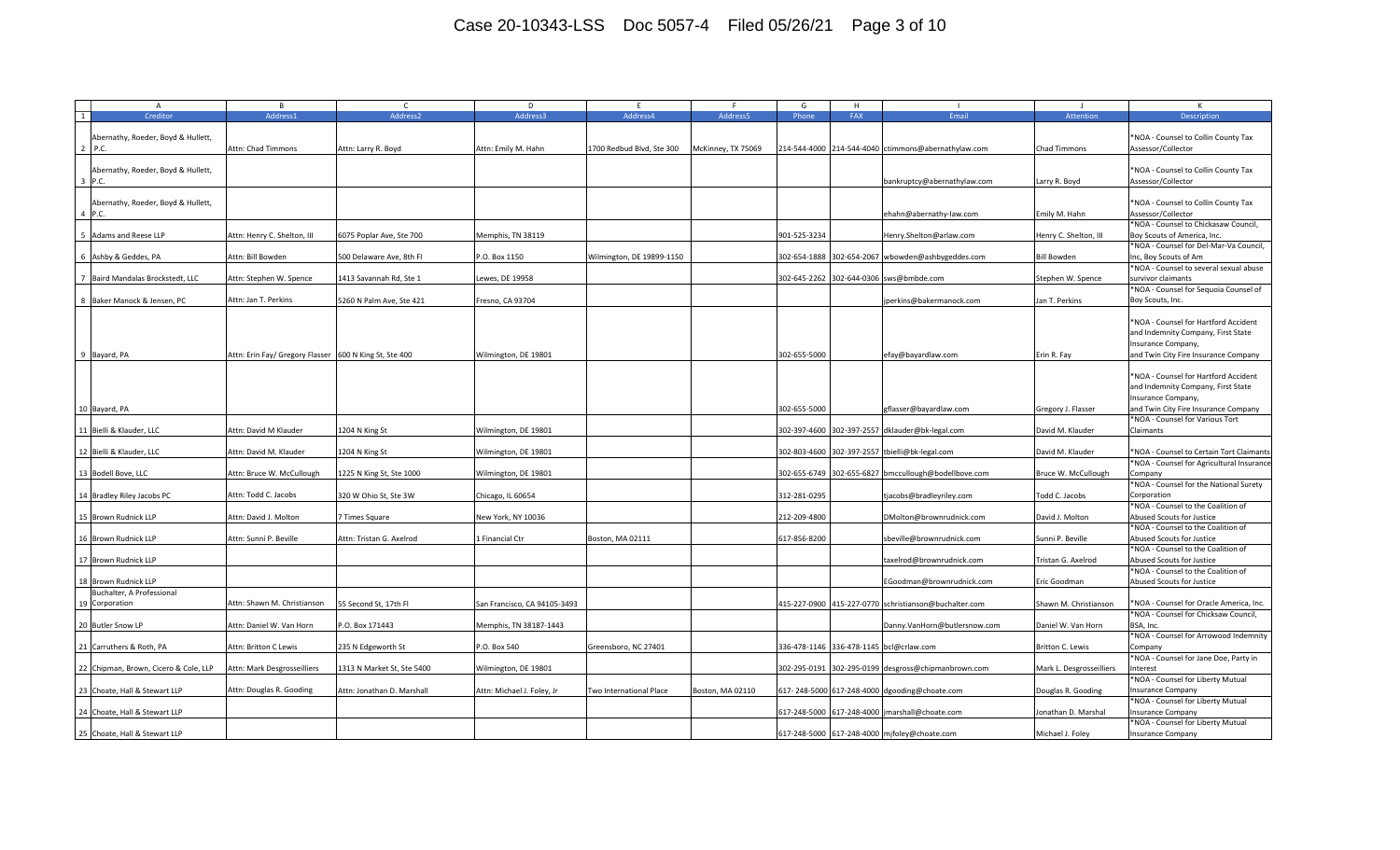## Case 20-10343-LSS Doc 5057-4 Filed 05/26/21 Page 4 of 10

| $\overline{A}$                       | B.                            |                                   | D                                                     | F.                        |                      | G            | H. |                                                               |                      |                                          |
|--------------------------------------|-------------------------------|-----------------------------------|-------------------------------------------------------|---------------------------|----------------------|--------------|----|---------------------------------------------------------------|----------------------|------------------------------------------|
|                                      |                               | Attn: Deb Secrest/Collections     |                                                       |                           |                      |              |    |                                                               |                      | *NOA - Authorized Agent for the          |
| 26 Commonwealth of Pennsylvania      | Dept of Labor & Industry      | <b>Support Unit</b>               | 651 Boas St, Rm 925                                   | Harrisburg, PA 17121      |                      |              |    | 717-787-7627 717-787-7671 ra-li-ucts-bankrupt@state.pa.us     | Deb Secrest          | Commonwealth of Pennsylvania             |
|                                      |                               |                                   |                                                       |                           |                      |              |    |                                                               |                      | *NOA - Counsel for IRC Burnsville        |
| 27 Connolly Gallagher, LLP           | Attn: Karen C. Bifferato      | Attn: Kelly M. Conlan             | 1201 N Market St, 20th Fl                             | Wilmington, DE 19801      |                      | 302-757-7300 |    | kbifferato@connollygallagher.com                              | Karen C. Bifferato   | Crossing, LLC (Landlord)                 |
|                                      |                               |                                   |                                                       |                           |                      |              |    |                                                               |                      | *NOA - Counsel for IRC Burnsville        |
| 28 Connolly Gallagher, LLP           |                               |                                   |                                                       |                           |                      | 302-757-7300 |    | kconlan@connollygallagher.com                                 | Kelly M. Conlan      | Crossing, LLC (Landlord)                 |
|                                      | Attn: Kevin Coughlin/Lorraine |                                   |                                                       |                           |                      |              |    |                                                               |                      | *NOA - Counsel for Arrowood Indemnity    |
| 29 Coughlin Duffy, LLP               | Armenti                       | Attn: Michael Hrinewski           | 350 Mt Kemble Ave                                     | P.O. Box 1917             | Morristown, NJ 07960 |              |    | 973-267-0058 973-267-6442 kcoughlin@coughlinduffy.com         | Kevin Coughlin       | Company                                  |
|                                      |                               |                                   |                                                       |                           |                      |              |    |                                                               |                      | *NOA - Counsel for Arrowood Indemnity    |
|                                      |                               |                                   |                                                       |                           |                      |              |    |                                                               |                      |                                          |
| 30 Coughlin Duffy, LLP               |                               |                                   |                                                       |                           |                      |              |    | 973-267-0058 973-267-6442 larmenti@coughlinduffy.com          | Lorraine Armenti     | Company                                  |
|                                      |                               |                                   |                                                       |                           |                      |              |    |                                                               |                      | *NOA - Counsel for Arrowood Indemnity    |
| 31 Coughlin Duffy, LLP               |                               |                                   |                                                       |                           |                      |              |    | 973-267-0058 973-267-6442 mhrinewski@coughlinduffy.com        | Michael Hrinewski    | Company                                  |
| 32 Crew Janci LLP                    | Attn: Stephen Crew            | Attn: Peter Janci                 | 1200 NW Naito Pkwy, Ste 500                           | Portland, OR 97209        |                      | 888-407-0224 |    | steve@crewjanci.com                                           | <b>Stephen Crew</b>  | *NOA - Counsel to Abuse Victims          |
| 33 Crew Janci LLP                    |                               |                                   |                                                       |                           |                      |              |    | peter@crewjanci.com                                           | Peter Janci          | NOA - Counsel to Abuse Victims           |
|                                      |                               |                                   |                                                       |                           |                      |              |    |                                                               |                      | *NOA - Counsel to Appellee Sidley Austin |
| 34 Cross & Simon, LLC                | Attn: Christopher Simon       | Attn: Kevin Mann                  | 1105 N Market St, Ste 901                             | Wilmington, DE 19801      |                      |              |    | 302-777-4200 302-777-4224 csimon@crosslaw.com                 | Christopher P. Simon |                                          |
|                                      |                               |                                   |                                                       |                           |                      |              |    |                                                               |                      | *NOA - Counsel to Appellee Sidley Austin |
| 35 Cross & Simon, LLC                |                               |                                   |                                                       |                           |                      |              |    | 302-777-4200 302-777-4224 kmann@crosslaw.com                  | Kevin S. Mann        |                                          |
|                                      |                               |                                   |                                                       |                           |                      |              |    |                                                               |                      | *NOA - Counsel to American Zurich        |
| 36 Crowell & Moring LLP              | Attn: Mark D. Plevin          | Attn: Austin J. Sutta             | 3 Embarcadero Center, 26th Fl San Francisco, CA 94111 |                           |                      |              |    | 415-986-2800 415-986-2827 mplevin@crowell.com                 | Mark D. Plevin       | <b>Insurance Company</b>                 |
|                                      |                               |                                   |                                                       |                           |                      |              |    |                                                               |                      | *NOA - Counsel to American Zurich        |
|                                      |                               |                                   |                                                       |                           |                      |              |    |                                                               |                      |                                          |
| 37 Crowell & Moring LLP              | Attn: Austin J. Sutta         |                                   |                                                       |                           |                      |              |    | asutta@crowell.com                                            | Austin J. Sutta      | Insurance Company                        |
|                                      |                               |                                   |                                                       |                           |                      |              |    |                                                               |                      | *NOA - Counsel to American Zurich        |
| 38 Crowell & Moring LLP              | Attn: Tacie H. Yoon           | .001 Pennsylvania Ave, NW         | Washington, D.C. 20004                                |                           |                      |              |    | 202-624-2500 202-628-5116 tyoon@crowell.com                   | Tacie H. Yoon        | Insurance Company                        |
|                                      |                               |                                   |                                                       |                           |                      |              |    |                                                               |                      | *NOA - Counsel for Chicksaw Council,     |
| 39 Davies Hood PLLC                  | Attn: Jason P. Hood           | 22 N Front St, Ste 620            | Memphis, TN 38103-2100                                |                           |                      | 901-730-6910 |    | lason.Hood@davieshood.com                                     | Jason P. Hood        | BSA, Inc.                                |
|                                      |                               |                                   |                                                       |                           |                      |              |    |                                                               |                      | *NOA - Counsel for Girl Scouts of the    |
| 40 Dorsey & Whitney LLP              | Attn: Eric Lopez Schnabe      | Attn: Alessandra Glorioso         | 300 Delaware Ave, Ste 1010                            | Wilmington, DE 19801      |                      | 302-425-7171 |    | chnabel.eric@dorsey.com                                       | Eric Lopez Schnabel  | Jnited States of Ameri                   |
|                                      |                               |                                   |                                                       |                           |                      |              |    |                                                               |                      | *NOA - Counsel for Girl Scouts of the    |
| 41 Dorsey & Whitney LLP              |                               |                                   |                                                       |                           |                      | 302-425-7171 |    | glorioso.alessandra@dorsey.com                                | Alessandra Glorioso  | <b>Jnited States of Ameri</b>            |
|                                      | Attn: Bruce R. Ewing/E.       |                                   |                                                       |                           |                      |              |    |                                                               |                      | *NOA - Counsel for Girl Scouts of the    |
| 42 Dorsey & Whitney LLP              | Schnabel                      | 51 W 52nd St                      | New York, NY 10019                                    |                           |                      |              |    | ewing.bruce@dorsey.com                                        | Bruce R. Ewing       | Jnited States of Ameri                   |
|                                      |                               |                                   |                                                       |                           |                      |              |    |                                                               |                      |                                          |
| 43 Doshi Legal Group, P.C.           | Attn: Amish R. Doshi          | 1979 Marcus Ave, Ste 210E         | Lake Success, NY 11042                                |                           |                      | 516-622-2335 |    | amish@doshilegal.com                                          | Amish R. Doshi       | *NOA - Counsel to Oracle America, Inc.   |
|                                      |                               |                                   |                                                       |                           |                      |              |    |                                                               |                      | *NOA - Counsel for Weaver Fundraising,   |
|                                      |                               |                                   |                                                       |                           |                      |              |    |                                                               |                      |                                          |
| 44 Faegre Drinker Biddle & Reath LLP | Attn: Patrick A. Johnson      | 222 Delaware Ave, Ste 1410        | Wilmington, DE 19801-1621                             |                           |                      |              |    | 302-467-4200 302-467-4201 patrick.jackson@faegredrinker.com   | Patrick A. Johnson   | LC d/b/a Trail's End                     |
|                                      |                               |                                   |                                                       |                           |                      |              |    |                                                               |                      | *NOA - Counsel for Weaver Fundraising,   |
| 45 Faegre Drinker Biddle & Reath LLP | Attn: Jay Jaffe               | 600 E. 96th St, Ste 600           | Indianapolis, IN 46240                                |                           |                      |              |    | 317-569-9600 317-569-4800 jay.jaffe@faegredrinker.com         | Jay Jaffe            | LLC d/b/a Trail's End                    |
|                                      |                               |                                   |                                                       |                           |                      |              |    |                                                               |                      | *NOA - Counsel for The Roman Catholic    |
| 46 Faegre Drinker Biddle & Reath LLP |                               |                                   |                                                       |                           |                      |              |    | 302-467-4200 302-467-4201 kaitlin.mackenzie@faegredrinker.com | Kaitlin W. MacKenzie | Diocese of Brooklyn, N                   |
|                                      |                               |                                   |                                                       |                           |                      |              |    |                                                               |                      | *NOA - Counsel for The Roman Catholic    |
| 47 Faegre Drinker Biddle & Reath LLP | Attn: Michael P. Pompeo       | 1177 Ave of the Americas, 41st Fl | New York, NY 10036-2714                               |                           |                      |              |    | 212-248-3140 212-248-3141 michael.pompeo@faegredrinker.com    | Michael P. Pompeo    | Diocese of Brooklyn, N                   |
|                                      |                               |                                   |                                                       |                           |                      |              |    |                                                               |                      | *NOA - Counsel for The Roman Catholic    |
| 48 Faegre Drinker Biddle & Reath LLP | Attn: Patrick A. Jackson      | Attn: Kaitlin W. MacKenzie        | 222 Delaware Ave., Suite 1410                         | Wilmington, DE 19801-1621 |                      | 302-467-4200 |    | 302-467-4201 Patrick.Jackson@faegredrinker.com                | Patrick A. Jackson   | Diocese of Brooklyn, N                   |
|                                      |                               |                                   |                                                       |                           |                      |              |    |                                                               |                      | *NOA - Counsel for National Union Fire   |
| 49 Fineman Krekstein & Harris, PC    | Attn: Dierdre M Richards      | 1300 N King St                    | Wilmington, DE 19801                                  |                           |                      |              |    | 302-538-8331 302-394-9228 drichards@finemanlawfirm.com        | Dierdre M Richards   | Insurance Co of PA, A                    |
|                                      |                               |                                   |                                                       |                           |                      |              |    |                                                               |                      | *NOA - Counsel for Trennie L. Williams   |
|                                      |                               |                                   |                                                       |                           |                      |              |    |                                                               |                      | and Kiwayna H. Williams, jointly as      |
| 50 Flordia M. Henderson              | P.O. Box 30604                | Memphis, TN 38130-0604            |                                                       |                           |                      |              |    | 901-348-4406 901-348-4409 flordia@fhendersonlaw.net           | Flordia M. Henderson | Parents,                                 |
| 51 Foley & Lardner LLP               | Attn: Richard J Bernard       | 90 Park Ave                       | New York, NY 10016                                    |                           |                      |              |    | 212-682-7474 212-687-2329 rbernard@foley.com                  | Richard J. Bernard   | *NOA - Counsel for Boys Scouts of        |
|                                      |                               |                                   |                                                       |                           |                      |              |    |                                                               |                      |                                          |
| 52 Foley & Lardner LLP               | Attn: Victor Vilaplana        | 3579 Valley Centre Dr, Ste 300    | San Diego, CA 92130                                   |                           |                      | 858-847-6759 |    | 858-792-6773 vavilaplana@foley.com                            | Victor Vilaplana     | *NOA - Counsel for Boys Scouts of        |
| Foran Glennon Planadech Ponzi        |                               |                                   |                                                       |                           |                      |              |    |                                                               |                      | *NOA - Counsel for National Union Fire   |
| 53 & Rudloff, P.C.                   | Attn: Susan N K Gummow        | Attn: Igor Shleypak               | 222 N LaSalle St, Ste 1400                            | Chicago, IL 60614         |                      | 312-863-5000 |    | 312-863-5000 sgummow@fgppr.com                                | Susan N K Gummow     | Insurance Co of PA, A                    |
| Foran Glennon Planadech Ponzi        |                               |                                   |                                                       |                           |                      |              |    |                                                               |                      | *NOA - Counsel for National Union Fire   |
| 54 & Rudloff, P.C.                   |                               |                                   |                                                       |                           |                      | 312-863-5000 |    | 312-863-5000 ishleypak@fgppr.com                              | gor Shleypak         | nsurance Co of PA, A                     |
| 55 Fox Swibel Levin & Carroll LLP    | Attn: Margaret M. Anderson    | 200 W Madison St, Ste 3000        | Chicago, IL 60606                                     |                           |                      |              |    | 312-224-1224 312-224-1201 panderson@foxswibel.com             | Margaret M. Anderson | *NOA - Counsel for Old Republic          |
|                                      | Attn: Kami Quinn / Attn:      | Attn: Emily Grim /                |                                                       |                           |                      |              |    |                                                               |                      | NOA - Counsel to Future Claimants'       |
| 56 Gilbert LLP                       | Meredith Neely                | Attn: Jasmine Chalashtori         | 700 Pennsylvania Ave, SE Ste 400 Washington, DC 20003 |                           |                      | 202-772-2285 |    | quinnk@gilbertlegal.com                                       | Kami Quinn           | Representative                           |
|                                      |                               |                                   |                                                       |                           |                      |              |    |                                                               |                      |                                          |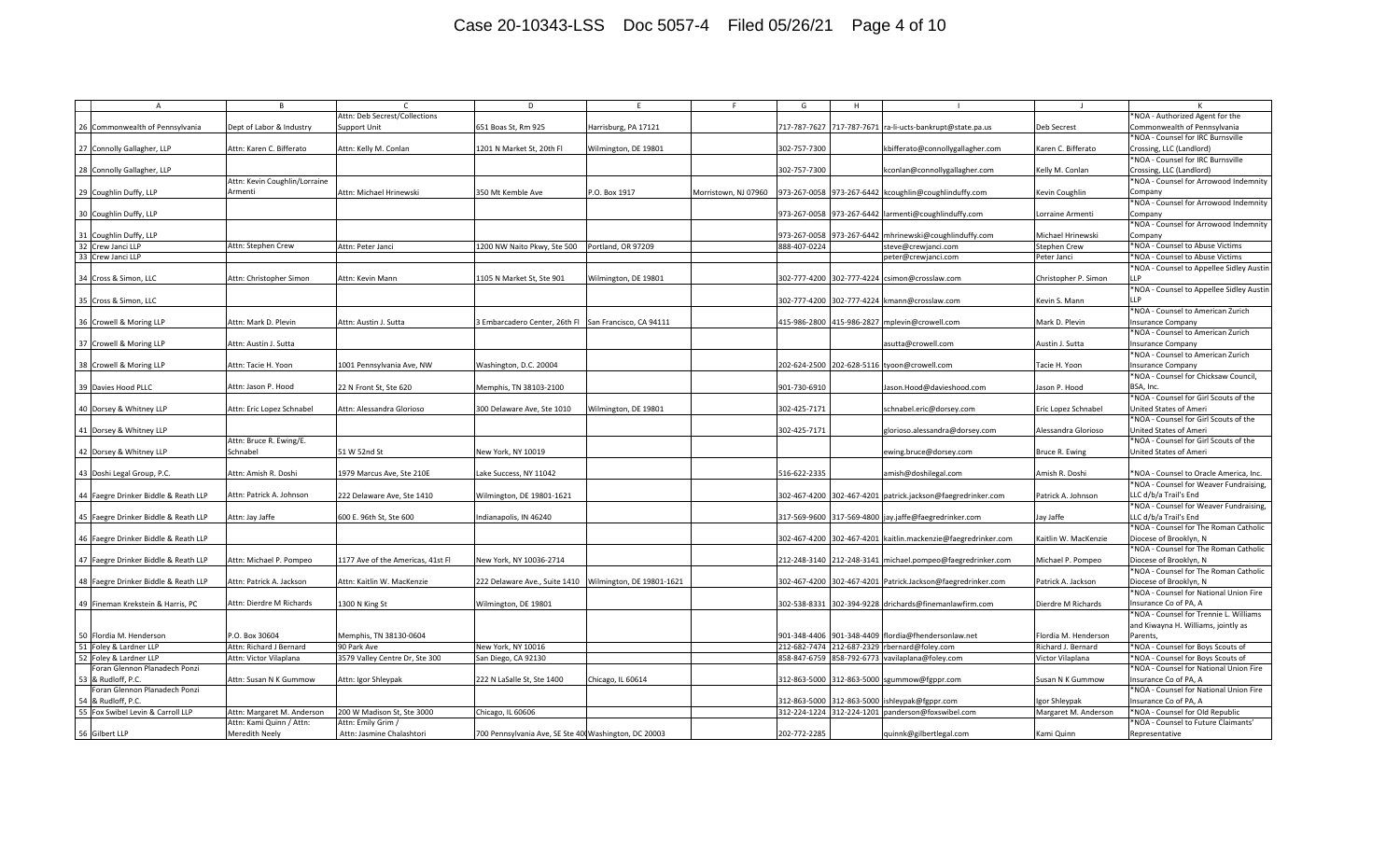## Case 20-10343-LSS Doc 5057-4 Filed 05/26/21 Page 5 of 10

| $\overline{A}$                         | B                                                     | $\mathsf{C}$                   | D                          | F.                        | F.                                                                   | G            | H                         |                                                            |                       |                                                            |
|----------------------------------------|-------------------------------------------------------|--------------------------------|----------------------------|---------------------------|----------------------------------------------------------------------|--------------|---------------------------|------------------------------------------------------------|-----------------------|------------------------------------------------------------|
|                                        |                                                       |                                |                            |                           |                                                                      |              |                           |                                                            |                       |                                                            |
| 57 Gilbert LLP                         |                                                       |                                |                            |                           |                                                                      |              |                           | neelym@gilbertlegal.com                                    | Meredith Neely        | *NOA - Counsel to Future Claimants'                        |
| 58 Gilbert LLP                         |                                                       |                                |                            |                           |                                                                      |              |                           | grime@gilbertlegal.com                                     | <b>Emily Grim</b>     | *NOA - Counsel to Future Claimants'                        |
| 59 Gilbert LLP                         |                                                       |                                |                            |                           |                                                                      |              |                           | chalashtorij@gilbertlegal.com                              | Jasmine Chalashtori   | *NOA - Counsel to Future Claimants'                        |
| 60 Internal Revenue Service            | Centralized Insolvency                                | P.O. Box 7346                  | hiladelphia, PA 19101-7346 |                           |                                                                      |              | 800-973-0424 855-235-6787 |                                                            |                       | <b>Core Parties</b>                                        |
|                                        | Attn: Raeann Warner/Thomas                            |                                |                            |                           |                                                                      |              |                           |                                                            |                       | *NOA - Counsel for Claimants, John Doe,                    |
| 61 Jacobs & Crumplar, PA               | Crumplar                                              | 750 Shipyard Dr, Ste 200       | Wilmington, DE 19801       |                           |                                                                      | 302-656-5445 |                           | 302-656-5875 Raeann@jcdelaw.com                            | Raeann Warner         | and other Claimants                                        |
|                                        |                                                       |                                |                            |                           |                                                                      |              |                           |                                                            |                       | *NOA - Counsel for John Doe#1, John                        |
| 62 Jacobs & Crumplar, PA               |                                                       |                                |                            |                           |                                                                      |              |                           | 302-656-5445 302-656-5875 tom@jcdelaw.com                  | Thomas C. Crumplar    | Doe#2, John Doe#3                                          |
|                                        |                                                       |                                |                            |                           |                                                                      |              |                           |                                                            |                       |                                                            |
|                                        |                                                       |                                |                            |                           |                                                                      |              |                           |                                                            |                       |                                                            |
| 63 James, Vernon & Weeks, P.A.         | Attn: Leander L. James                                | Attn: Craig K. Vernon          | Attn: R. Charlie Beckett   | 1626 Lincoln Wy           | Coeur d'Alene, ID 83815 208-667-0683 208-664-1684 ljames@jvwlaw.net  |              |                           |                                                            | Leander L. James      | *NOA - Counsel to Certain Tort Claimants                   |
|                                        |                                                       |                                |                            |                           |                                                                      |              |                           |                                                            |                       |                                                            |
| 64 James, Vernon & Weeks, P.A.         |                                                       |                                |                            |                           |                                                                      |              |                           | cvernon@jvwlaw.net                                         | Craig K. Vernon       | *NOA - Counsel to Certain Tort Claimants                   |
|                                        |                                                       |                                |                            |                           |                                                                      |              |                           |                                                            |                       |                                                            |
| 65 James, Vernon & Weeks, P.A.         |                                                       |                                |                            |                           |                                                                      |              |                           | rbeckett@jvwlaw.net                                        | R. Charlie Beckett    | *NOA - Counsel to Certain Tort Claimants                   |
|                                        |                                                       |                                |                            |                           |                                                                      |              |                           |                                                            |                       | *NOA - Counsel to Claimant J.M. as party                   |
| 66 Janet, Janet & Scuggs, LLC          | Attn: Gerald D Jowers, Jr                             | 500 Taylor St, Ste 301         | Columbia, SC 29201         |                           |                                                                      | 803-726-0050 |                           | 803-727-1059 GJowers@JJSJustice.com                        | Gerald D. Jowers, Jr. | in interest                                                |
| 67 JPMorgan Chase Bank, NA             | Attn: Phil Martin                                     | 10 S Dearborn St               | Mail Code II1-1415         | Chicago, Il 60603         |                                                                      | 312-732-4728 |                           |                                                            |                       | <b>Bank Debt</b>                                           |
|                                        |                                                       |                                |                            |                           |                                                                      |              |                           |                                                            |                       |                                                            |
|                                        | c/o Norton Rose Fulbright US                          |                                |                            |                           |                                                                      |              |                           |                                                            |                       | *NOA - Counsel for JPMorgan Chase                          |
| 68 Jpmorgan Chase Bank, NA             | <b>LLP</b>                                            | Attn: Louis R. Strubeck, Jr    | 1301 Ave of the Americas   | New York, NY 10019-6022   |                                                                      | 212-318-3159 |                           | louis.strubeck@nortonrosefulbright.com                     | Louis R. Strubeck, Jr | Bank, National Association                                 |
|                                        |                                                       |                                |                            |                           |                                                                      |              |                           |                                                            |                       | *NOA - Counsel for Chief Seattle Council,                  |
| 69 Karr Tuttle Campbell, PS            | Attn: Bruce W. Leaverton                              | 701 5th Ave, Ste 3300          | Seattle, WA 98104          |                           |                                                                      |              |                           | 206-223-1313 206-682-7100 bleaverton@karrtuttle.com        | Bruce W. Leaverton    | <b>Boy Scouts of Amer</b>                                  |
| Kelly, Morgan, Dennis, Corzine &       |                                                       |                                |                            |                           |                                                                      |              |                           |                                                            |                       | *NOA - Counsel to Buffalo Trail Council,                   |
| 70 Hansen, P.C.                        | Attn: Michael G. Kelly                                | P.O. Box 1311                  | Odessa, TX 79760-1311      |                           |                                                                      | 432-367-7271 |                           | 432-363-9121 mkelly@kmdfirm.com                            | Michael G. Kelly      | Inc.                                                       |
| Klehr Harrison Harvey Branzburg        |                                                       |                                |                            |                           |                                                                      |              |                           |                                                            |                       |                                                            |
| 71 LLP                                 | Attn: Domenic E. Pacitti                              | 919 Market St, Ste 1000        | Wilmington, DE 19801       |                           |                                                                      | 302-552-5511 |                           | dpacitti@klehr.com                                         | Domenic E. Pacitti    | *NOA - Counsel to Abuse Victims                            |
|                                        |                                                       |                                |                            |                           |                                                                      |              |                           |                                                            |                       |                                                            |
| Klehr Harrison Harvey Branzburg        |                                                       |                                |                            |                           |                                                                      |              |                           |                                                            |                       |                                                            |
| <b>72 LLP</b>                          | Attn: Morton R. Branzburg                             | 1835 Market St, Ste 1400       | Philadelphia, PA 19103     |                           |                                                                      | 215-569-2700 |                           | mbranzburg@klehr.com                                       | Morton R. Branzburg   | *NOA - Counsel to Abuse Victims                            |
|                                        | Attn: Thomas Moers                                    | Attn: David E. Blabey Jr./     |                            |                           |                                                                      |              |                           |                                                            |                       | *NOA - Counsel to the Official                             |
| 73 Kramer Levin Naftalis & Frankel LLP | Mayer/Rachel Ringer                                   | Jennifer R. Sharret            | Attn: Megan M. Wasson      | 77 Ave of the Americas    | New York, NY 10036                                                   |              |                           | 212-715-9100 212-715-8000 tmayer@kramerlevin.com           | Thomas Moers Mayer    | Committee of Unsecured Credit                              |
|                                        |                                                       |                                |                            |                           |                                                                      |              |                           |                                                            |                       | *NOA - Counsel to the Official                             |
| 74 Kramer Levin Naftalis & Frankel LLP |                                                       |                                |                            |                           |                                                                      |              |                           | 212-715-9100 212-715-8000 rringer@kramerlevin.com          | Rachael Ringer        | Committee of Unsecured Credit                              |
|                                        |                                                       |                                |                            |                           |                                                                      |              |                           |                                                            |                       | *NOA - Counsel to the Official                             |
| 75 Kramer Levin Naftalis & Frankel LLP |                                                       |                                |                            |                           |                                                                      |              |                           | 212-715-9100 212-715-8000 dblabey@kramerlevin.com          | David E. Blabey Jr.   | Committee of Unsecured Credit                              |
|                                        |                                                       |                                |                            |                           |                                                                      |              |                           |                                                            |                       |                                                            |
|                                        |                                                       |                                |                            |                           |                                                                      |              |                           |                                                            |                       | *NOA - Counsel to the Official                             |
| 76 Kramer Levin Naftalis & Frankel LLP |                                                       |                                |                            |                           |                                                                      |              |                           | 212-715-9100 212-715-8000 jsharret@kramerlevin.com         | Jennifer R. Sharret   | Committee of Unsecured Credit                              |
|                                        |                                                       |                                |                            |                           |                                                                      |              |                           |                                                            |                       | *NOA - Counsel to the Official                             |
| 77 Kramer Levin Naftalis & Frankel LLP |                                                       |                                |                            |                           |                                                                      |              |                           | 212-715-9100 212-715-8000 mwasson@kramerlevin.com          | Megan M. Wasson       | Committee of Unsecured Credit                              |
| 78 Latham & Watkins LLP                | Attn: Jeffrey E Bjork                                 | Attn: Kimberly A Posin         | Attn: Nicholas J Messana   | 355 S Grand Ave, Ste 100  | Los Angeles, CA 90071-1, 213-485-1234 213-891-8763 jeff.bjork@lw.com |              |                           |                                                            | Jeffrey E. Bjork      | *NOA - Counsel for The Church of Jesus                     |
| 79<br>Latham & Watkins LLP             |                                                       |                                |                            |                           |                                                                      | 213-485-1234 |                           | 213-891-8763 kim.posin@lw.com                              | Kimberly A. Posin     | *NOA - Counsel for The Church of Jesus                     |
| 80 Latham & Watkins LLP                |                                                       |                                |                            |                           |                                                                      |              |                           | 213-485-1234 213-891-8763 nicholas.messana@lw.com          | Nicholas J. Messana   | *NOA - Counsel for The Church of Jesus                     |
| 81 Latham & Watkins LLP                | Attn: Adam J Goldbers                                 | 885 3rd Ave                    | New York, NY 10022-4834    |                           |                                                                      |              |                           | 212-906-1200 212-751-4864 adam.goldberg@lw.com             | Adam J. Goldberg      | *NOA - Counsel for The Church of Jesus                     |
|                                        |                                                       |                                |                            |                           |                                                                      |              |                           |                                                            |                       | *NOA - Counsel for Houston Liens, Fort                     |
| Linebarger Goggan Blair &              |                                                       |                                |                            |                           |                                                                      |              |                           |                                                            |                       |                                                            |
| 82 Sampson, LLP                        | Attn: John P. Dillman                                 | P.O. Box 3064                  | Houston, TX 77253-3064     |                           |                                                                      |              |                           | 713-844-3400 713-844-3503 houston_bankruptcy@publicans.com | John P. Dillman       | Bend County, OC, Mont                                      |
| Linebarger Goggan Blair &              |                                                       |                                |                            |                           |                                                                      |              |                           |                                                            |                       |                                                            |
| 83 Sampson, LLP                        | Attn: Elizabeth Weller                                | 2777 N. Stemmons Fwy, Ste 1000 | Dallas, TX 75207           |                           |                                                                      | 214-880-0089 |                           | 469-221-5003 dallas.bankruptcy@publicans.com               | Elizabeth Weller      | *NOA-Dallas County                                         |
| Linebarger Goggan Blair &              |                                                       |                                |                            |                           |                                                                      |              |                           |                                                            |                       |                                                            |
| 84 Sampson, LLP                        | Attn: Don Stecker                                     | 112 E Pecan St, Ste 2200       | San Antonio, TX 78205      |                           |                                                                      | 210-225-6763 |                           | 210-225-6410 sanantonio.bankruptcy@publicans.com           | Don Stecker           | NOA - Counsel to Ector CAD*                                |
|                                        |                                                       |                                |                            |                           |                                                                      |              |                           |                                                            |                       | *NOA - Counsel for AmTrust North                           |
| 85 Maurice Wutscher LLP                | Attn: Alan C. Hochheiser                              | 23611 Chagrin Blvd. Ste 207    | Beachwood, OH 44122        |                           |                                                                      |              |                           | 216-220-1129 216-472-8510 ahochheiser@mauricewutscher.com  | Alan C. Hochheiser    | America, Inc. on behalf of                                 |
| McCreary, Veselka, Bragg & Allen,      |                                                       |                                |                            |                           |                                                                      |              |                           |                                                            |                       | *NOA - Counsel for Texas Taxing                            |
|                                        |                                                       |                                |                            |                           |                                                                      |              |                           |                                                            |                       |                                                            |
| 86 PC                                  | Attn: Tara LeDay                                      | P.O. Box 1269                  | Round Rock, TX 78680       |                           |                                                                      |              |                           | 512-323-3200 512-323-3205 tleday@mvbalaw.com               | Tara LeDay            | Authorities                                                |
|                                        |                                                       |                                |                            |                           |                                                                      |              |                           |                                                            |                       | *NOA - Counsel to Allianz Global Risks US                  |
| 87 McDermott Will & Emery LLP          | Attn: Ryan Smethurst                                  | Attn: Margaret Warner          | 500 N Capitol St NW        | Washington, DC 20001-1531 |                                                                      |              |                           | 202-756-8036 202-756-8087 rsmethurst@mwe.com               | Robert S. Smethurst   | <b>Insurance Company</b>                                   |
|                                        |                                                       |                                |                            |                           |                                                                      |              |                           |                                                            |                       | *NOA - Counsel to Allianz Global Risks US                  |
| 88 McDermott Will & Emery LLP          |                                                       |                                |                            |                           |                                                                      |              |                           | 202-756-8228 202-756-8087 mwarner@mwe.com                  | Margaret H. Warner    | <b>Insurance Company</b>                                   |
| Miller, Canfield, Paddock and          |                                                       |                                |                            |                           |                                                                      |              |                           |                                                            |                       |                                                            |
| 89 Stone, P.L.C.                       | Attn: Danielle Mason Anderson 277 S Rose St, Ste 5000 |                                | Kalamazoo, MI 49007        |                           |                                                                      |              |                           | 269-383-5880 269-382-0244 andersond@millercanfield.com     |                       | Danielle Mason Anderson  *NOA - Counsel to Stryker Medical |
|                                        |                                                       |                                |                            |                           |                                                                      |              |                           |                                                            |                       |                                                            |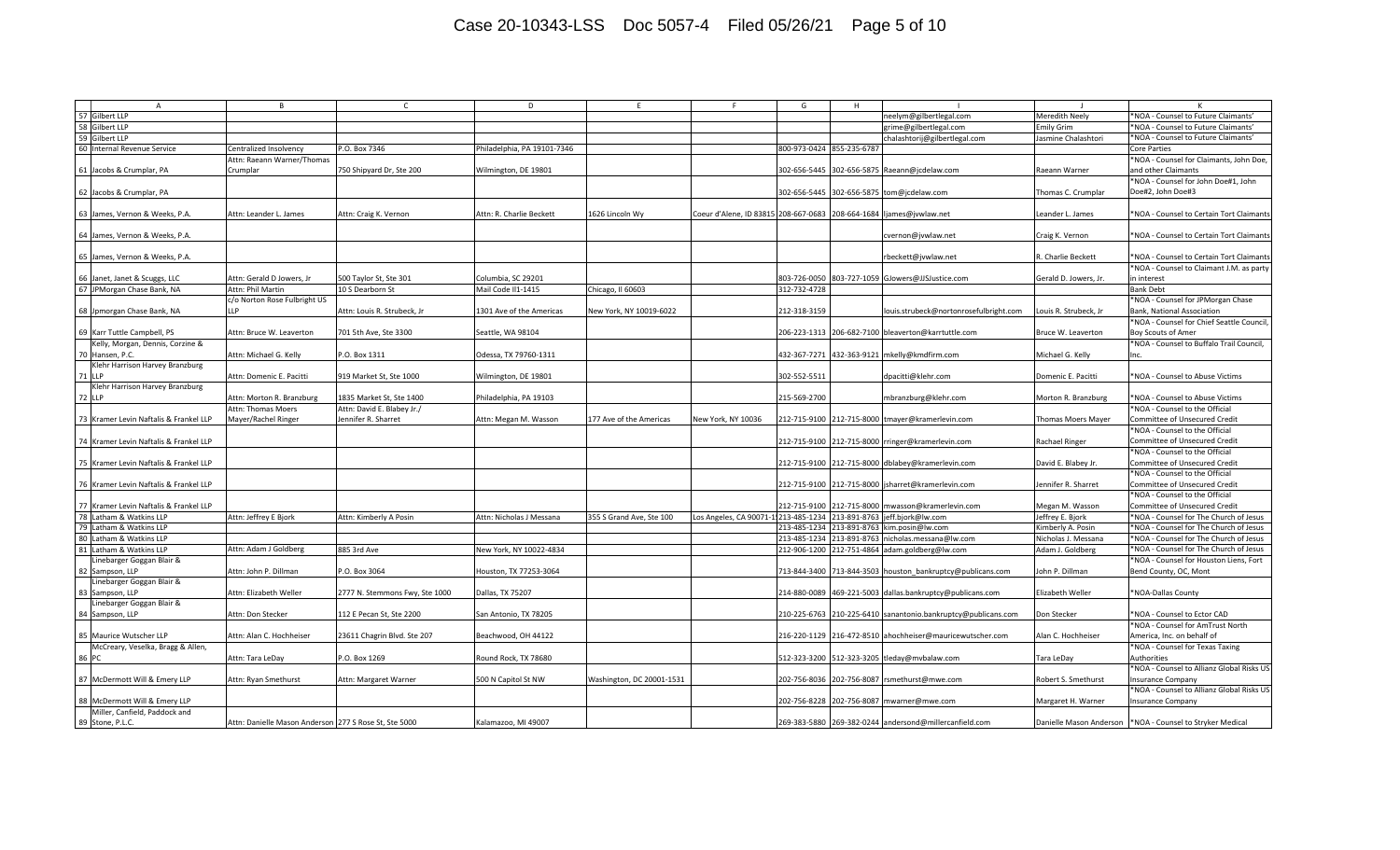## Case 20-10343-LSS Doc 5057-4 Filed 05/26/21 Page 6 of 10

| $\overline{A}$                          | <b>B</b>                       |                                  | D                                                   |                              |                                                 | G            | H                         |                                                                          |                                          |                                           |
|-----------------------------------------|--------------------------------|----------------------------------|-----------------------------------------------------|------------------------------|-------------------------------------------------|--------------|---------------------------|--------------------------------------------------------------------------|------------------------------------------|-------------------------------------------|
| Mintz, Levin, Cohn, Ferris, Glovsky     |                                |                                  |                                                     |                              |                                                 |              |                           |                                                                          |                                          | NOA - Counsel for Liberty Mutual          |
| 90 & Popeo, P.C.                        | Attn: Kim V. Marrkand          | Attn: Nancy D. Adams             | Attn: Laura Bange Stephens                          | <b>One Financial Center</b>  | Boston, MA 02111                                |              |                           | 617-542-6000 617-542-2241 kmarrkand@mintz.com                            | Kim V. Marrkand                          | nsurance Company                          |
| Mintz, Levin, Cohn, Ferris, Glovsky     |                                |                                  |                                                     |                              |                                                 |              |                           |                                                                          |                                          | *NOA - Counsel for Liberty Mutual         |
| 91 & Popeo, P.C.                        |                                |                                  |                                                     |                              |                                                 |              |                           | 617-542-6000 617-542-2241 ndadams@mintz.com                              | Nancy D. Adams                           | nsurance Company                          |
| Mintz, Levin, Cohn, Ferris, Glovsky     |                                |                                  |                                                     |                              |                                                 |              |                           |                                                                          |                                          | *NOA - Counsel for Liberty Mutual         |
| 92 & Popeo, P.C.                        |                                |                                  |                                                     |                              |                                                 |              |                           | 617-542-6000 617-542-2241 bstephens@mintz.com                            | Laura Bange Stephens                     | Insurance Company                         |
|                                         |                                |                                  |                                                     |                              |                                                 |              |                           |                                                                          |                                          |                                           |
| Mirick, O'Connell, DeMallie &           |                                |                                  |                                                     |                              |                                                 |              |                           |                                                                          |                                          | *NOA - Counsel for Sun Life Assurance     |
| 93 Lougee, LLP                          | Attn: Paul W Carey             | 100 Front St                     | Worcester, MA 01608                                 |                              |                                                 |              |                           | 508-791-8500 508-791-8502 pcarey@mirickoconnell.com                      | Paul W. Carey                            | Company of Canada                         |
| Mirick, O'Connell, DeMallie &           |                                |                                  |                                                     |                              |                                                 |              |                           |                                                                          |                                          | *NOA - Counsel for Sun Life Assurance     |
| 94 Lougee, LLP                          | Attn: Kate P Foley             | 1800 W Park Dr, Ste 400          | Westborough, MA 01581                               |                              |                                                 |              |                           | 508-898-1501 508-898-1502 kfoley@mirickoconnell.com                      | Kate P. Foley                            | Company of Canada                         |
|                                         |                                |                                  |                                                     |                              |                                                 |              |                           |                                                                          |                                          | *NOA - Counsel for the Missouri Dept of   |
| 95 Missouri Dept of Revenue             | <b>Bankruptcy Unit</b>         | Attn: Steven A Ginther           | P.O. Box 475                                        | efferson City, MO 65105-0475 |                                                 |              |                           | 573-751-5531 573-751-7232 deecf@dor.mo.gov                               | Steven A Ginther                         | Revenue                                   |
|                                         |                                |                                  |                                                     |                              |                                                 |              |                           |                                                                          |                                          |                                           |
| Monzack Mersky Browder &                |                                |                                  |                                                     |                              |                                                 |              |                           |                                                                          |                                          | *NOA - Coalition of Abused Scouts for     |
|                                         |                                |                                  |                                                     |                              |                                                 |              |                           |                                                                          |                                          |                                           |
| 96 Hochman, P.A.                        | Attn: Rachel B. Mersky         | 1201 N Orange St, Ste 400        | Wilmington, DE 19801                                |                              |                                                 | 302-656-8162 |                           | mersky@monlaw.com                                                        | Rachel B. Mersky                         | Justice/Counsel for Waste Management      |
| Monzack Mersky McLaughlin &             |                                |                                  |                                                     |                              |                                                 |              |                           |                                                                          |                                          |                                           |
| 97 Browder, PA                          | Attn: Brian McLaughlin         | Attn: Rachel B. Mersky           | 1201 N Orange St, Ste 400                           | Wilmington, DE 19801         |                                                 |              |                           | 302-656-8162 302-656-2769 bmclaughlin@monlaw.com                         | Brian J. McLaughlin                      | *NOA - Counsel for Waste Management       |
| Monzack Mersky McLaughlin &             |                                |                                  |                                                     |                              |                                                 |              |                           |                                                                          |                                          |                                           |
| 98 Browder, PA                          |                                |                                  |                                                     |                              |                                                 |              | 302-656-8162 302-656-2769 | rmersky@monlaw.com                                                       | Rachel B. Mersky                         | *NOA - Counsel for Waste Management       |
|                                         |                                |                                  |                                                     |                              |                                                 |              |                           |                                                                          |                                          | *NOA - Counsel for Old Republic           |
| 99 Morris James LLP                     | Attn: Brett D. Fallon          | Attn: Brya M. Keilson            | 500 Delaware Ave, Ste 1500                          | .O. Box 2306                 |                                                 |              |                           | Wilmington, DE 19899-21302-888-6800 302-571-1750 bfallon@morrisjames.com | Brett D. Fallon                          | nsurance Company                          |
|                                         |                                |                                  |                                                     |                              |                                                 |              |                           |                                                                          |                                          | NOA - Counsel for Old Republic            |
|                                         |                                |                                  |                                                     |                              |                                                 |              |                           |                                                                          |                                          |                                           |
| 100 Morris James LLP                    |                                |                                  |                                                     |                              |                                                 |              | 302-888-6800 302-571-1750 | bkeilson@morrisjames.com                                                 | Brya M. Keilson                          | <b>Insurance Company</b>                  |
|                                         |                                |                                  |                                                     |                              |                                                 |              |                           |                                                                          |                                          | *NOA - Counsel for Pearson Education,     |
| 101 Morris James LLP                    | Attn: Jeffrey Waxman           | Attn: Eric J. Monzo              | 500 Delaware Avenue, Suite 150 Wilmington, DE 19801 |                              |                                                 |              | 302-888-6800 302-571-1750 | jwaxman@morrisjames.com                                                  | Jeffrey Waxman                           | nc. and NCS Pearson,                      |
|                                         |                                |                                  |                                                     |                              |                                                 |              |                           |                                                                          |                                          | *NOA - Counsel for Pearson Education,     |
| 102 Morris James LLP                    |                                |                                  |                                                     |                              |                                                 |              | 302-888-6800 302-571-1750 | emonzo@morrisjames.com                                                   | Eric J. Monzo                            | nc. and NCS Pearson,                      |
| 103 Morris, Nichols, Arsht & Tunnell    | Attn: Derek C. Abbott          | 1201 N. Market Street            | P.O. Box 1347                                       | Wilmington, DE, 19899        |                                                 |              |                           | 302-658-7036 dabbott@mnat.com                                            | Derek C. Abbott                          | Core Parties                              |
|                                         | Attn: Joseph Charles Barsalona |                                  |                                                     |                              |                                                 |              |                           |                                                                          |                                          |                                           |
| 104 Morris, Nichols, Arsht & Tunnell    |                                |                                  |                                                     |                              |                                                 |              |                           | barsalona@mnat.com                                                       | loseph Charles Barsalona II Core Parties |                                           |
|                                         |                                |                                  |                                                     |                              |                                                 |              |                           |                                                                          |                                          |                                           |
| 105 Morris, Nichols, Arsht & Tunnell    | Attn: Eric Moats               |                                  |                                                     |                              |                                                 |              |                           | emoats@mnat.com                                                          | Eric Moats                               | Core Parties                              |
| 106 Morris, Nichols, Arsht & Tunnell    | Attn: Andrew R. Remming        |                                  |                                                     |                              |                                                 |              |                           | aremming@mnat.com                                                        | Andrew R. Remming                        | Core Parties                              |
| 107 Morris, Nichols, Arsht & Tunnell    | Attn: Paige N. Topper          |                                  |                                                     |                              |                                                 |              |                           | ptopper@mnat.com                                                         | Paige N. Topper                          | Core Parties                              |
|                                         |                                |                                  |                                                     |                              |                                                 |              |                           |                                                                          |                                          | *NOA - Counsel for Jack Doe, Creditor     |
| 108 Nagel Rice LLP                      | Attn: Bradley L Rice           | 103 Eisenhower Pkwy              | Roseland, NJ 07068                                  |                              |                                                 |              |                           | 973-618-0400 973-618-9194 brice@nagelrice.com                            | Bradley L. Rice                          | and Defendant in Adver                    |
| 109 Napoli Shkolnnik PLLC               | Attn: R. Joseph Hrubiec        | 919 N Market St, Ste 1801        | Wilmington, DE 19801                                |                              |                                                 | 302-330-8025 |                           | RHrubiec@NapoliLaw.com                                                   | R. Joseph Hrubiec                        | *NOA - Counsel for Claimant J.M.          |
|                                         |                                |                                  |                                                     |                              |                                                 |              |                           |                                                                          |                                          | *NOA - Counsel for Ventura County         |
| 110 Nelson Comis Kettle & Kinney, LLP   | Attn: William E. Winfield      | 300 E Esplande Dr, Ste 1170      | Oxnard, CA 93036                                    |                              |                                                 |              |                           | 805-604-4106 805-604-4150 wwinfield@calattys.com                         | William E. Winfield                      | Council of BSA                            |
|                                         |                                |                                  |                                                     |                              |                                                 |              |                           |                                                                          |                                          |                                           |
|                                         |                                |                                  |                                                     |                              |                                                 |              |                           |                                                                          |                                          |                                           |
| Nicolaides Fink Thorpe Michaelides      |                                |                                  |                                                     |                              |                                                 |              |                           |                                                                          |                                          | *NOA - Counsel to Allianz Global Risks US |
| 111 Sullivan LLP                        | Attn: Matthew S. Sorem         | 10 S Wacker Dr, 21st Fl          | Chicago, IL 60606                                   |                              |                                                 |              |                           | 312-585-1433 312-585-1401 msorem@nicolaidesllp.com                       | Matthew S. Sorem                         | <b>Insurance Company</b>                  |
|                                         | Attn: Louis Strubeck/ Kristian |                                  |                                                     |                              |                                                 |              |                           |                                                                          |                                          | *NOA - Counsel for JPMorgan Chase         |
| 112 Norton Rose Fulbright Us LLP        | Gluck                          | Attn: Ryan Manns                 | 2200 Ross Ave, Suite 3600                           | Dallas, TX 75201-7932        |                                                 |              |                           | 214-855-8040 214-855-8200 louis.strubeck@nortonrosefulbright.com         | ouis R. Strubeck                         | Bank, National Association                |
|                                         |                                |                                  |                                                     |                              |                                                 |              |                           |                                                                          |                                          | *NOA - Counsel for JPMorgan Chase         |
| 113 Norton Rose Fulbright US LLP        |                                |                                  |                                                     |                              |                                                 |              | 214-855-8000 214-855-8200 | kristian.gluck@nortonrosefulbright.com                                   | Cristian W. Gluck                        | Bank, National Association                |
|                                         |                                |                                  |                                                     |                              |                                                 |              |                           |                                                                          |                                          | *NOA - Counsel for JPMorgan Chase         |
| 114 Norton Rose Fulbright US LLP        |                                |                                  |                                                     |                              |                                                 |              | 214-855-8000 214-855-8200 | ryan.manns@nortonrosefulbright.com                                       | Ryan E. Manns                            | Bank, National Association                |
|                                         |                                |                                  |                                                     |                              |                                                 |              |                           |                                                                          |                                          | *NOA - Counsel for the Texas Workforce    |
|                                         |                                |                                  |                                                     |                              |                                                 |              |                           |                                                                          |                                          |                                           |
| 115 Office of the Attorney General      | Attn: Christopher S Murphy     | Attn: Sherri K Simpson           | Bankruptcy & Collections Divisio P.O. Box 12548     |                              | Austin, TX 78711-2548 512-475-4562 512-936-1409 |              |                           | christopher.murphy@oag.texas.gov                                         | Christopher S. Murphy                    | Commission                                |
|                                         |                                |                                  |                                                     |                              |                                                 |              |                           |                                                                          |                                          | *NOA - Counsel for the Texas Workforce    |
| 116 Office of the Attorney General      |                                |                                  |                                                     |                              |                                                 |              |                           | sherri.simpson@oag.texas.gov                                             | Sherri K. Simpson                        | Commission                                |
| 117 Office of the U.S. Trustee          |                                |                                  |                                                     |                              |                                                 |              | 302-573-6491 302-573-6497 | hannah.mccollum@usdoj.gov                                                | Hannah Mufson McCollum U.S. Trustee      |                                           |
| 118 Office of the United States Trustee | Attn: David L. Buchbinder      | Attn: Hannah Mufson McCollum     | 844 King St, Suite 2207                             | Lockbox 35                   | Wilmington, DE 19801                            | 302-573-6565 | 302-573-6497              | david.l.buchbinder@usdoj.gov                                             | David L. Buchbinder                      | Core Parties                              |
| 119 Pachulski Stang Ziehl & Jones       | Attn: James I. Stang           | 10100 Santa Monica Blvd, 13th Fl | Los Angeles, CA 90067-4003                          |                              |                                                 |              |                           | 310-277-6910 302-652-4400 jstang@pszjlaw.com                             | James Stang                              | NOA - Counsel to the Tort Claimants'      |
|                                         |                                |                                  |                                                     |                              |                                                 |              |                           |                                                                          |                                          | *NOA - Counsel to the Tort Claimants'     |
| 120 Pachulski Stang Ziehl & Jones       |                                |                                  |                                                     |                              |                                                 |              |                           |                                                                          |                                          |                                           |
|                                         |                                |                                  |                                                     |                              |                                                 |              |                           |                                                                          |                                          |                                           |
| 121 Pachulski Stang Ziehl & Jones       |                                |                                  |                                                     |                              |                                                 |              |                           | oneill@pszjlaw.com<br>lcantor@pszjlaw.com                                | ames E. O'Neill<br>Linda F. Cantor       | Committee<br><b>Core Parties</b>          |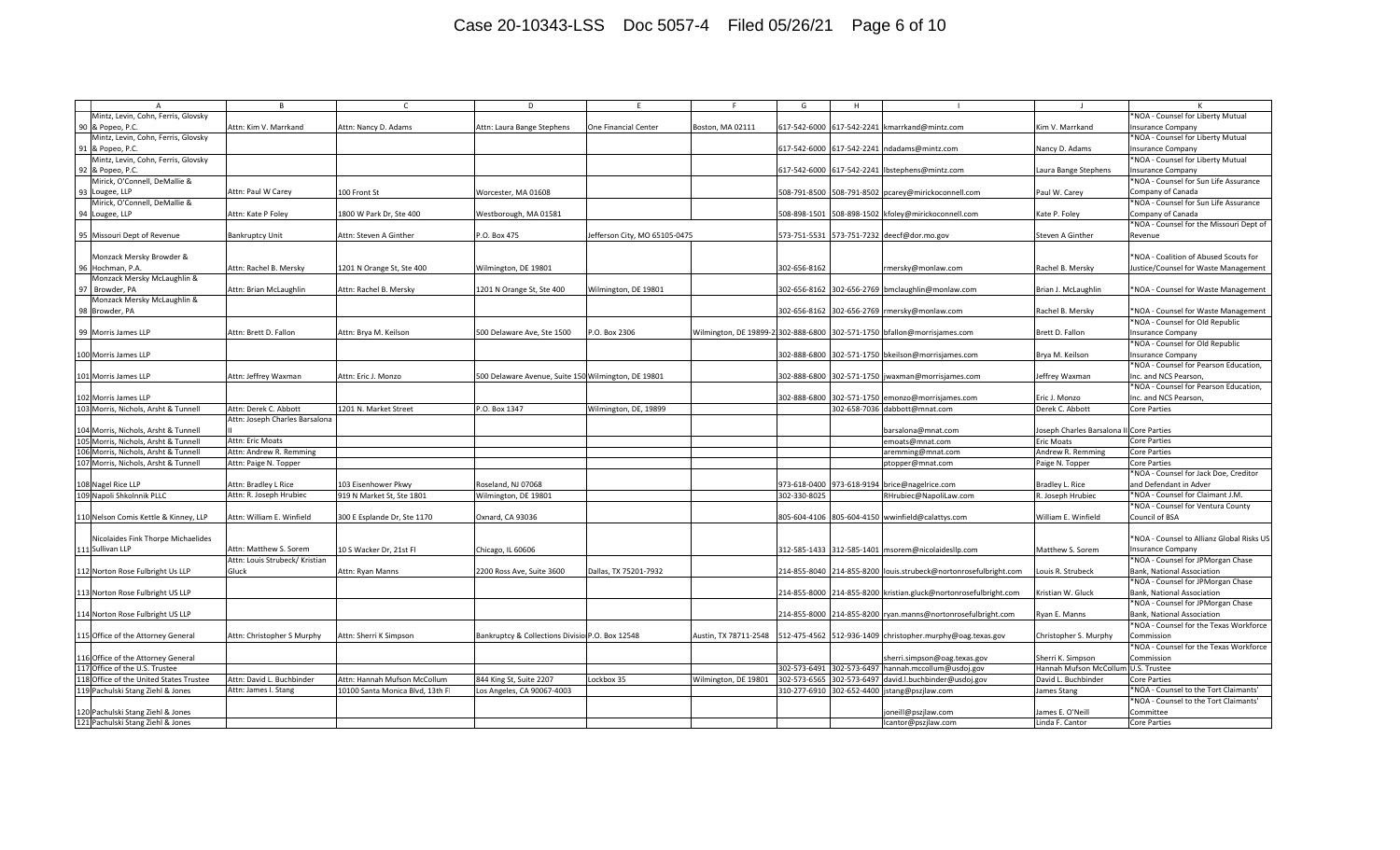## Case 20-10343-LSS Doc 5057-4 Filed 05/26/21 Page 7 of 10

| $\mathsf{A}$                                                    | <b>B</b>                                   |                                 | D                         |                           |                                                                     | G            | H |                                                     |                         |                                                                                                                                                  |
|-----------------------------------------------------------------|--------------------------------------------|---------------------------------|---------------------------|---------------------------|---------------------------------------------------------------------|--------------|---|-----------------------------------------------------|-------------------------|--------------------------------------------------------------------------------------------------------------------------------------------------|
|                                                                 |                                            |                                 |                           |                           |                                                                     |              |   |                                                     |                         | NOA - Counsel to the Tort Claimants'                                                                                                             |
| 122 Pachulski Stang Ziehl & Jones                               |                                            |                                 |                           |                           |                                                                     |              |   | rorgel@pszjlaw.com                                  | Robert B. Orgel         | Committee                                                                                                                                        |
|                                                                 |                                            | Attn: James O'Neill/John Lucas/ |                           |                           |                                                                     |              |   |                                                     |                         | *NOA - Counsel to the Tort Claimants'                                                                                                            |
| 123 Pachulski Stang Ziehl & Jones LLP                           | Attn: James Stang/Robert Orgel Ilan Scharf |                                 | 919 N Market St, 17th Fl  | P.O. Box 8705             | Wilmington, DE 19899-81302-652-4100 302-652-4400 jlucas@pszjlaw.com |              |   |                                                     | John W. Lucas           | Committee                                                                                                                                        |
|                                                                 |                                            |                                 |                           |                           |                                                                     |              |   |                                                     |                         | *NOA - Counsel to the Tort Claimants'                                                                                                            |
| 124 Pachulski Stang Ziehl & Jones LLP                           |                                            |                                 |                           |                           |                                                                     |              |   | 302-652-4100 302-652-4400 ischarf@pszjlaw.com       | Ilan D. Scharf          | Committee                                                                                                                                        |
| 125 Paul Mones PC                                               | Attn: Paul Mones                           | 13101 Washington Blvd           | Los Angeles, CA 90066     |                           |                                                                     |              |   | paul@paulmones.com                                  | Paul Mones              | *NOA - Counsel to Jorge Vega                                                                                                                     |
| Pension Benefit Guaranty                                        |                                            |                                 |                           |                           |                                                                     |              |   |                                                     |                         | *NOA - Counsel for the Pension Benefit                                                                                                           |
| 126 Corporation                                                 |                                            |                                 |                           |                           |                                                                     |              |   | 202-229-6778 202-326-4112 burton.cassandra@pbgc.gov | Cassandra Burton        | <b>Guaranty Corporation</b>                                                                                                                      |
| Pension Benefit Guaranty                                        |                                            |                                 |                           |                           |                                                                     |              |   |                                                     |                         | *NOA - Counsel for the Pension Benefit                                                                                                           |
| 127 Corporation                                                 |                                            |                                 |                           |                           |                                                                     | 202-229-6778 |   | 202-326-4112 fessenden.craig@pbgc.gov               | Craig T. Fessenden      | <b>Guaranty Corporation</b>                                                                                                                      |
| Pension Benefit Guaranty                                        |                                            |                                 |                           |                           |                                                                     |              |   |                                                     |                         | NOA - Counsel for the Pension Benefit                                                                                                            |
| 128 Corporation                                                 | Attn: Patricia Kelly, CFO                  | Attn: C. Burton/ C. Fessenden   | 1200 K St NW              | Washington, DC 20005      |                                                                     | 202-229-3033 |   | 202-326-4112 Kelly.Patricia@Pbgc.Gov                | Patricia Kelly          | <b>Guaranty Corporation</b>                                                                                                                      |
|                                                                 |                                            |                                 |                           |                           |                                                                     |              |   |                                                     |                         | *NOA - Counsel for Burleson County Tax<br>Office, Luling ISD Tax Office, Colorado<br>County Tax Office,<br>Fayette County Tax Office, Milano ISD |
| 129 Perdue, Brandon, Fielder, Collins & Mot Attn: John T. Banks |                                            | 3301 Northland Dr, Ste 505      | Austin, TX 78731          |                           |                                                                     |              |   | 512-302-0190 512-302-1802 jbanks@pbfcm.com          | John T. Banks           | Tax Office, and Gause ISD Tax Office                                                                                                             |
|                                                                 | Attn: Michael Pfau/Jason                   |                                 |                           |                           |                                                                     |              |   |                                                     |                         | *NOA - Counsel for Various Tort                                                                                                                  |
| 130 Pfau Cochran Vertetis Amala PLLC                            | Amala                                      | Attn: Vincent Nappo             | 403 Columbia St, Ste 500  | Seattle, WA 98104         |                                                                     | 206-451-8260 |   | 206-623-3624 michael@pcvalaw.com                    | Michael T. Pfau         | Claimants                                                                                                                                        |
|                                                                 |                                            |                                 |                           |                           |                                                                     |              |   |                                                     |                         | *NOA - Counsel for Various Tort                                                                                                                  |
| 131 Pfau Cochran Vertetis Amala PLLC                            |                                            |                                 |                           |                           |                                                                     |              |   | 206-451-8260 206-623-3624 jason@pcvalaw.com         | Jason P. Amala          | Claimants                                                                                                                                        |
|                                                                 |                                            |                                 |                           |                           |                                                                     |              |   |                                                     |                         | *NOA - Counsel for Various Tort                                                                                                                  |
| 132 Pfau Cochran Vertetis Amala PLLC                            |                                            |                                 |                           |                           |                                                                     | 206-451-8260 |   | 206-623-3624 vnappo@pcvalaw.com                     | Vincent T. Nappo        | Claimants                                                                                                                                        |
|                                                                 |                                            |                                 |                           |                           |                                                                     |              |   |                                                     |                         | *NOA - Counsel for Pearsons Education,                                                                                                           |
| 133 Phillips Lytle LLP                                          | Attn: Angela Z Miller                      | One Canalside                   | 125 Main St               | Buffalo, NY 14203         |                                                                     | 716-847-7060 |   | 716-852-6100 amiller@phillipslytle.com              | Angela Z Miller         | Inc. and NSC Pearsons                                                                                                                            |
| 134 Raul Diaz                                                   |                                            |                                 |                           |                           |                                                                     |              |   | rauldiaz2503@gmail.com                              | <b>Raul Diaz</b>        | <b>ENR</b>                                                                                                                                       |
|                                                                 |                                            |                                 |                           |                           |                                                                     |              |   |                                                     |                         | NOA - Counsel to the Committee of                                                                                                                |
| 135 Reed Smith LLP                                              | Attn: Kurt F. Gwynne                       | Attn: Katelin A. Morales        | 120 N Market St. Ste 1500 | Wilmington, DE 19801      |                                                                     |              |   | 302-778-7500 302-778-7575 kgwynne@reedsmith.com     | Kurt F. Gwynne          | <b>Unsecured Creditors</b>                                                                                                                       |
|                                                                 |                                            |                                 |                           |                           |                                                                     |              |   |                                                     |                         | *NOA - Counsel to the Official                                                                                                                   |
| 136 Reed Smith LLP                                              | Attn: Michael Merchant/Brett               |                                 |                           |                           |                                                                     | 302-778-7500 |   | 302-778-7575 kmorales@reedsmith.com                 | Katelin A. Morales      | Committee of Unsecured Credit<br>*NOA - Counsel for The Church of Jesus                                                                          |
| 137 Richards, Layton & Finger, PA                               | Haywood                                    | One Rodney Square               | 320 N King St             | Wilmington, DE 19801      |                                                                     |              |   | 302-651-7700 302-651-7701 merchant@rlf.com          | Michael J. Merchant     | Christ of Latter-day                                                                                                                             |
|                                                                 |                                            |                                 |                           |                           |                                                                     |              |   |                                                     |                         | *NOA - Counsel for The Church of Jesus                                                                                                           |
| 138 Richards, Layton & Finger, PA                               |                                            |                                 |                           |                           |                                                                     |              |   | 302-651-7700 302-651-7701 haywood@rlf.com           | Brett M. Haywood        | Christ of Latter-day                                                                                                                             |
|                                                                 |                                            |                                 |                           |                           |                                                                     |              |   |                                                     |                         | *NOA - Courtney and Stephen Knight,                                                                                                              |
| Schnader Harrison Segal & Lewis<br>139 LLP                      | Attn: Richard A. Barkasy                   | Attn: Kristi J. Doughty         | 824 N Market St. Ste 800  | Wilmington, DE 19801-4939 |                                                                     |              |   | 302-482-4038 302-888-1696 rbarkasy@schnader.com     | Richard A. Barkasy      | Jointly as the Surviving Parents of E.J.K., a<br>Minor Child.<br>and Stephen Knight as the Personal<br>Representative of the Estate of E.J.K.    |
| Schnader Harrison Segal & Lewis                                 |                                            |                                 |                           |                           |                                                                     |              |   |                                                     |                         | *NOA - Counsel for Courtney and<br>Stephen Knight, Jointly as the Surviving                                                                      |
| 140 LLP                                                         |                                            |                                 |                           |                           |                                                                     |              |   | 302-482-4038 302-888-1696 kdoughty@schnader.com     | Kristi J. Doughty       | Parents of E.J.K., a Minor Child                                                                                                                 |
|                                                                 |                                            |                                 |                           |                           |                                                                     |              |   |                                                     |                         | *NOA - Counsel for Liberty Mutual                                                                                                                |
| 141 Seitz, Van Ogtrop & Green, P.A.                             | Attn: R. Karl Hill                         | 222 Delaware Ave, Ste 1500      | Wilmington, DE 19801      |                           |                                                                     |              |   | 302-888-0600 302-888-0606 khill@svglaw.com          | R. Karl Hill            | Company                                                                                                                                          |
|                                                                 |                                            |                                 |                           |                           |                                                                     |              |   |                                                     |                         | *NOA - Counsel for Sequoia Counsel of                                                                                                            |
| 142 Sequoia Counsel of Boy Scouts, Inc.                         | Attn: Michael Marchese                     | 6005 N Tamera Ave               | Fresno, CA 93711          |                           |                                                                     |              |   | michael.marchese@scouting.org                       | <b>Michael Marchese</b> | Boy Scouts, Inc.                                                                                                                                 |
|                                                                 |                                            |                                 |                           |                           |                                                                     |              |   |                                                     |                         | *NOA - Counsel for Hartford Accident<br>and Indemnity Company, First State<br>Insurance Company,                                                 |
| 143 Shipman & Goodwin LLP                                       | Attn: Eric S. Goldstein                    | 1 Constitution Plz              | Hartford, CT 06103-1919   |                           |                                                                     |              |   | 860-251-5000 860-251-5218 egoldstein@goodwin.com    | Eric S. Goldstein       | and Twin City Fire Insurance Company                                                                                                             |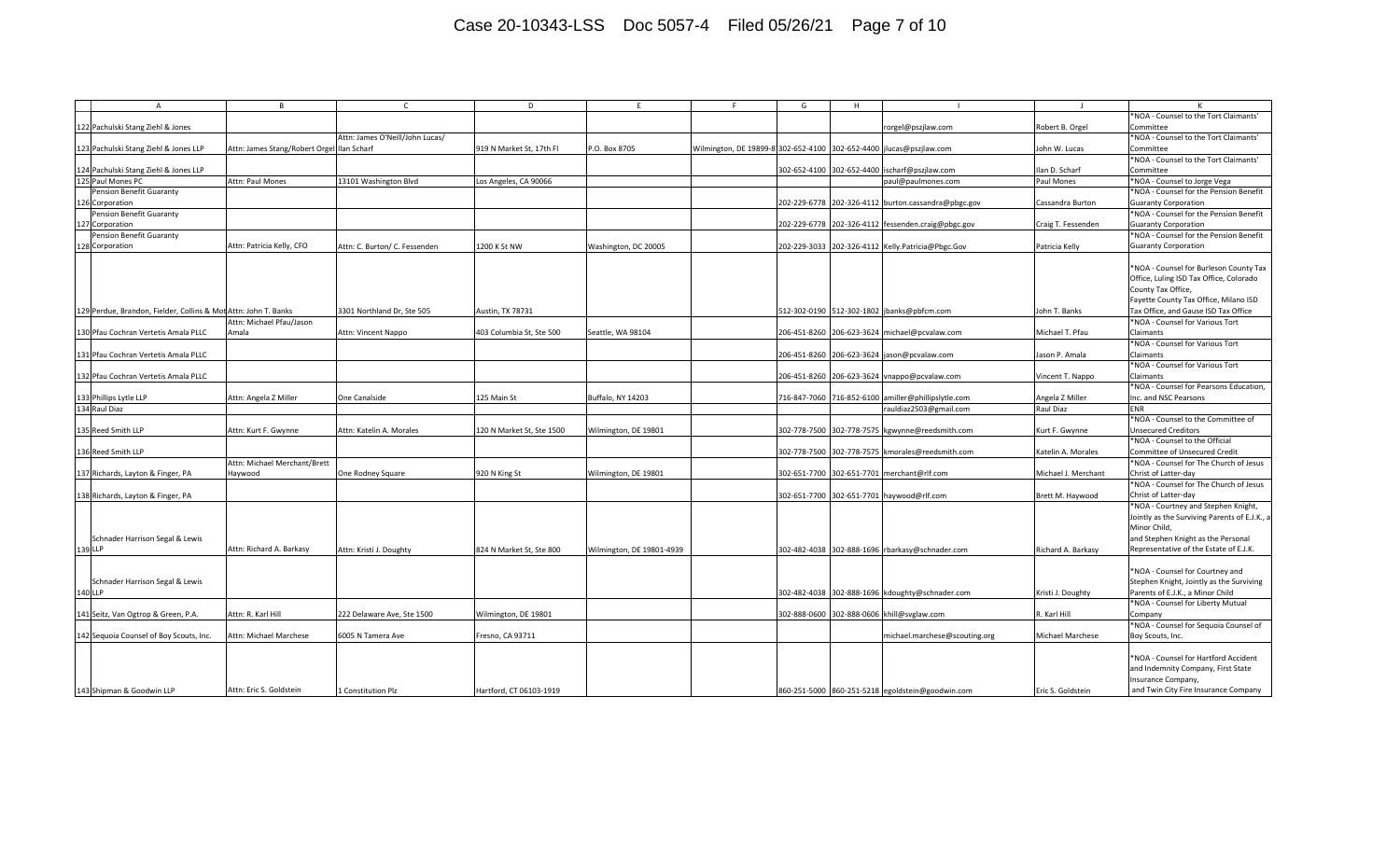## Case 20-10343-LSS Doc 5057-4 Filed 05/26/21 Page 8 of 10

| $\mathsf{A}$                                   | <b>B</b>                                 | $\mathsf{C}$                                   | D                      | F.                        | E. | G                         | H            |                                                           |                            | K                                                                                                                                                                                                                                                                                                                                                                                                                                                                                                   |
|------------------------------------------------|------------------------------------------|------------------------------------------------|------------------------|---------------------------|----|---------------------------|--------------|-----------------------------------------------------------|----------------------------|-----------------------------------------------------------------------------------------------------------------------------------------------------------------------------------------------------------------------------------------------------------------------------------------------------------------------------------------------------------------------------------------------------------------------------------------------------------------------------------------------------|
| 144 Shipman & Goodwin LLP                      |                                          |                                                |                        |                           |    |                           |              | 860-251-5000 860-251-5218 bankruptcy@goodwin.com          |                            | NOA - Counsel for Hartford Accident and<br>Indemnity Company, First State<br>Insurance Company,<br>and Twin City Fire Insurance Company                                                                                                                                                                                                                                                                                                                                                             |
| 145 Shipman & Goodwin LLP                      |                                          |                                                |                        |                           |    |                           |              | 860-251-5000 860-251-5218 bankruptcyparalegal@goodwin.com |                            | NOA - Counsel for Hartford Accident and<br>Indemnity Company, First State<br>Insurance Company,<br>and Twin City Fire Insurance Company                                                                                                                                                                                                                                                                                                                                                             |
| 146 Shipman & Goodwin LLP                      | Attn: Abigail Williams/ James<br>Ruggeri | Attn: Joshua Weinberg/<br>Michele B Konigsberg | 1875 K St NW, Ste 600  | Washington, DC 20006-1251 |    |                           |              | 202-469-7750 202-469-7751 awilliams@goodwin.com           | Abigail W. Williams        | *NOA - Counsel for Hartford Accident<br>and Indemnity Company, First State<br>Insurance Company,<br>and Twin City Fire Insurance Company                                                                                                                                                                                                                                                                                                                                                            |
| 147 Shipman & Goodwin LLP                      |                                          |                                                |                        |                           |    |                           |              | 212-469-7750 212-469-7751 jweinberg@goodwin.com           | Joshua D. Weinberg         | *NOA - Counsel for Hartford Accident<br>and Indemnity Company, First State<br>Insurance Company,<br>and Twin City Fire Insurance Company                                                                                                                                                                                                                                                                                                                                                            |
| 148 Shipman & Goodwin LLP                      |                                          |                                                |                        |                           |    |                           |              | mkonigsberg@goodwin.com                                   |                            | *NOA - Counsel for Hartford Accident<br>and Indemnity Company, First State<br>Insurance Company,<br>Michele Backus Konigsberg and Twin City Fire Insurance Company                                                                                                                                                                                                                                                                                                                                  |
| 149 Shipman & Goodwin LLP                      |                                          |                                                |                        |                           |    |                           |              | ruggeri@goodwin.com                                       | James P. Ruggeri           | NOA - Counsel for Hartford Accident<br>and Indemnity Company, First State<br>Insurance Company, and Twin City Fire<br><b>Insurance Company</b>                                                                                                                                                                                                                                                                                                                                                      |
| 150 Sidley Austin LLP                          | Attn: Blair Warner                       | One South Dearborn Street                      | Chicago, IL 60603      |                           |    |                           |              | 312-853-7036 blair.warner@sidley.com                      | <b>Blair Warner</b>        | Core Parties                                                                                                                                                                                                                                                                                                                                                                                                                                                                                        |
| 151 Sidley Austin LLP                          | Attn: Matthew Evan Linder                |                                                |                        |                           |    |                           |              | mlinder@sidley.com                                        | Matthew Evan Linder        | Core Parties                                                                                                                                                                                                                                                                                                                                                                                                                                                                                        |
| 152 Sidley Austin LLP                          | Attn: Thomas A. Labuda, Jr.              |                                                |                        |                           |    |                           |              | tlabuda@sidley.com                                        | Thomas A. Labuda, Jr.      | <b>Core Parties</b>                                                                                                                                                                                                                                                                                                                                                                                                                                                                                 |
| 153 Sidley Austin LLP                          | Attn: Karim Basaria                      |                                                |                        |                           |    |                           |              | kbasaria@sidley.com                                       | Karim Basaria              | Core Parties                                                                                                                                                                                                                                                                                                                                                                                                                                                                                        |
| 154 Sidley Austin LLP                          | Attn: Jessica C. Boelter                 | 787 Seventh Avenue                             | New York, NY 10019     |                           |    |                           | 212-839-5599 | jboelter@sidley.com                                       | Jessica C. Boelter         | <b>Core Parties</b>                                                                                                                                                                                                                                                                                                                                                                                                                                                                                 |
| 155 Stamoulis & Weinblatt LLC                  | Attn: Stamatios Stamoulis                | Attn: Richard Weinblatt                        | 800 N West St. Ste 800 | Wilmington, DE 19801      |    | 302-999-1540              |              | stamoulis@swdelaw.com                                     | <b>Stamatios Stamoulis</b> | *NOA - Counsel to for Century Indemnity<br>Company, as successor to Cigna Specialty<br>Insurance Company<br>f/k/a California Union Insurance<br>Company, and CCI Insurance Company as<br>successor to Insurance Company of<br>North America, et al.<br>*NOA - Counsel to for Century Indemnity<br>Company, as successor to Cigna Specialty<br>Insurance Company f/k/a California<br>Union Insurance Company, and CCI<br>Insurance Company as successor to<br>Insurance Company of North America, et |
| 156 Stamoulis & Weinblatt LLC                  |                                          |                                                |                        |                           |    | 302-999-1540              |              | weinblatt@swdelaw.com                                     | Richard C. Weinblatt       | *NOA - Counsel to R.L. and C.L., Plaintiffs                                                                                                                                                                                                                                                                                                                                                                                                                                                         |
| 157 Stark & Stark, PC                          | Attn: Joseph H Lemkin                    | P.O. Box 5315                                  | Princeton, NJ 08543    |                           |    | 609-791-7022 609-896-0629 |              | jlemkin@stark-stark.com                                   | Joseph H. Lemkin           | in State Court a                                                                                                                                                                                                                                                                                                                                                                                                                                                                                    |
| 158 Sullivan Hazeltine Allinson LLC            | Attn: William D. Sullivan                | 919 N Market St, Ste 420                       | Wilmington, DE 19801   |                           |    | 302-428-8191              | 302-428-8195 | bsullivan@sha-llc.com                                     | William D. Sullivan        | *NOA - Counsel to Eric Pai, as<br>administrator of the Estate of J. Pai                                                                                                                                                                                                                                                                                                                                                                                                                             |
| 159 Synchrony Bank                             | c/o PRA Receivables<br>Management, LLC   | Attn: Valerie Smith                            | P.O. Box 41021         | Norfolk, VA 23541         |    |                           |              | 877-885-5919 757-351-3257 claims@recoverycorp.com         | Valerie Smith              | *NOA - Authorized Agent for Synchrony<br>Bank                                                                                                                                                                                                                                                                                                                                                                                                                                                       |
| The County Commission Of Fayette<br>160 County | Attn: President                          | P.O. Box 307                                   | Fayetteville, WV 25840 |                           |    | 304-574-4290              |              |                                                           |                            | <b>Bonds</b>                                                                                                                                                                                                                                                                                                                                                                                                                                                                                        |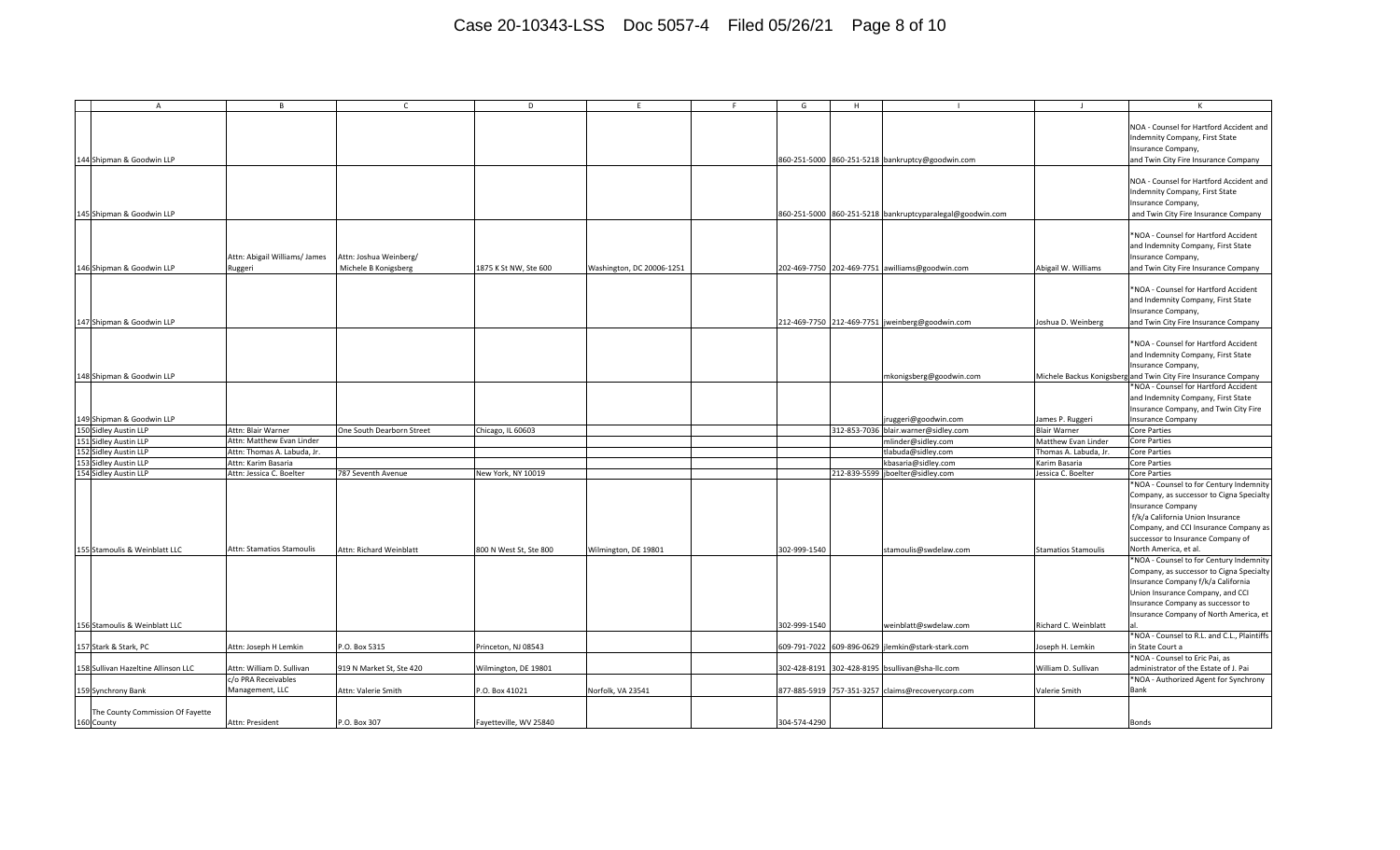## Case 20-10343-LSS Doc 5057-4 Filed 05/26/21 Page 9 of 10

| The County Commission Of Fayette                                                                                                                                                                                                |                                                                 |  |
|---------------------------------------------------------------------------------------------------------------------------------------------------------------------------------------------------------------------------------|-----------------------------------------------------------------|--|
| 161 County<br>c/o Steptoe & Johnson Pllc<br>304-353-8196<br>Attn: John Stump, Esg<br>Chase Tower - 8th Fl<br>707 Virginia St E.<br>Charleston, WV 25301                                                                         | Bonds                                                           |  |
|                                                                                                                                                                                                                                 | *NOA - Counsel for Nichole Erickson and                         |  |
|                                                                                                                                                                                                                                 | Mason Gordon, a minor by his mother                             |  |
| The Law Office of James Tobia, LLC<br>Attn: James Tobia<br>1716 Wawaset St<br>Wilmington, DE 19806<br>302-655-5303 302-656-8053<br>jtobia@tobialaw.com<br>ames Tobia                                                            | Nichole Erickson                                                |  |
| he Law Offices of Joyce, LLC<br>Wilmington, DE 19801<br>302-388-1944<br>Attn: Michael J. Joyce<br>mjoyce@mjlawoffices.com                                                                                                       |                                                                 |  |
| 1225 King St, Ste 800<br>Michael J. Joyce                                                                                                                                                                                       | *NOA - Counsel for Arrowood Indemnity                           |  |
|                                                                                                                                                                                                                                 | *NOA - Counsel for Claimants, John Doe,                         |  |
| Attn: Thomas S. Neuberger<br>17 Harlech Dr<br>Wilmington, DE 19807<br>302-655-0582 302-656-5875<br>164 The Neuberger Firm<br>Attn: Stephen J. Neuberger<br>tsn@neubergerlaw.com                                                 | and other Claimants<br>homas S. Neuberger                       |  |
|                                                                                                                                                                                                                                 | *NOA - Counsel for Claimants, John Doe,                         |  |
| 165 The Neuberger Firm<br>302-655-0582 302-656-5875 sjn@neubergerlaw.com                                                                                                                                                        | Stephen J. Neuberger<br>and other Claimants                     |  |
|                                                                                                                                                                                                                                 | *NOA - Counsel for The Waite and                                |  |
| Attn: Jason C. Powell<br>1201 N Orange St, Ste 500<br>P.O. Box 289<br>Wilmington, DE 19899<br>302-650-1572<br>166 The Powell Firm, LLC<br>Attn: Thomas Reichert<br>jpowell@delawarefirm.com<br>Jason C. Powell                  | Genevieve Phillips Foundation                                   |  |
|                                                                                                                                                                                                                                 | *NOA - Counsel for The Waite and                                |  |
| 167 The Powell Firm, LLC<br>302-650-1572<br>treichert@delawarefirm.com<br>Thomas Reichert                                                                                                                                       | Genevieve Phillips Foundation                                   |  |
| Attn: Tad Thomas/Louis                                                                                                                                                                                                          |                                                                 |  |
| 877-736-4963 502-785-7257<br>168 Thomas Law Office, PLLC<br>Schneider<br>9418 Norton Commons Blvd, Ste 200<br>ouisville, KY 40059.<br>tad@thomaslawoffices.com<br>Tad Thomas                                                    | NOA - Counsel for Certain Claimants                             |  |
|                                                                                                                                                                                                                                 |                                                                 |  |
| Thomas Law Office, PLLC<br>502-473-6540 877-955-7002 lou.schneider@thomaslawoffices.com<br>Louis C. Schneider                                                                                                                   | *NOA - Counsel for Certain Claimants                            |  |
| 'N Dept of Labor - Bureau of<br>c/o TN Attorney General's                                                                                                                                                                       |                                                                 |  |
| Office,<br>Unemployment                                                                                                                                                                                                         | *NOA - Tennessee Attorney General's                             |  |
| Nashville, TN 37202-0207<br>170 Insurance<br><b>Bankruptcy Division</b><br>Attn: Laura L. McCloud<br>PO Box 20207<br>615-532-8933 615-741-3334 AGBankDelaware@ag.tn.gov<br>Laura L. McCloud                                     | Office                                                          |  |
| remont Sheldon Robinson                                                                                                                                                                                                         | *NOA - Counsel for Jane Doe, Party in                           |  |
| Mahoney PC<br>Attn: Cindy Robinson<br>Bridgeport, CT 06604<br>203-335-5145 203-366-8503 crobinson@tremontsheldon.com<br>Cindy L. Robinson<br>Attn: Doug Mahoney<br>64 Lyon Ter                                                  | nterest                                                         |  |
| remont Sheldon Robinson                                                                                                                                                                                                         | *NOA - Counsel for Jane Doe, Party in                           |  |
| 172 Mahoney PC<br>203-335-5145 203-366-8503<br>dmahoney@tremontsheldon.com<br>Doug Mahoney                                                                                                                                      | nterest                                                         |  |
|                                                                                                                                                                                                                                 |                                                                 |  |
| routman Pepper Hamilton                                                                                                                                                                                                         | *NOA - Counsel for the National Surety                          |  |
| 173 Sanders LLP<br>Attn: David M. Fournier<br>1313 Market St, Ste 5100<br>P.O. Box 1709<br>Wilmington, DE 19899-11302-777-6500 302-421-8390 david.fournier@troutman.com<br>Attn: Marcy J. McLaughlin Smith<br>David M. Fournier | Corporation                                                     |  |
| routman Pepper Hamilton                                                                                                                                                                                                         | *NOA - Counsel for the National Surety                          |  |
| 174 Sanders LLP<br>302-777-6500 302-421-8390<br>marcy.smith@troutman.com                                                                                                                                                        | Marcy J. McLaughlin Smith Corporation                           |  |
| routman Pepper Hamilton                                                                                                                                                                                                         | *NOA - Counsel for the National Surety                          |  |
| 404-885-3348 404-885-3900 harris.winsberg@troutman.com<br>175 Sanders LLP<br>Attn: Harris B. Winsberg<br>Attn: Matthew G. Roberts<br>600 Peachtree St NE, Ste 3000<br>Atlanta, GA 30308                                         | Harris B. Winsberg<br>Corporation                               |  |
| Froutman Pepper Hamilton                                                                                                                                                                                                        | *NOA - Counsel for the National Surety                          |  |
| 176 Sanders LLP<br>404-885-2737<br>404-885-3900<br>matthew.roberts2@troutman.com                                                                                                                                                | Corporation<br>Matthew G. Roberts                               |  |
| P.O. Box 2092<br>302-658-6901<br>Vbout, Redfearn & Pell<br>Attn: Seth J. Reidenberg<br>750 Shipyard Dr, Ste 400<br>Wilmington, DE 19899-2092<br>302-658-4018 sreidenberg@trplaw.com<br>Seth J. Reidenberg                       | *NOA - Counsel for American Zurich                              |  |
| United States Dept Of Justice<br>950 Pennsylvania Ave, Nw<br>Room 2242<br>Washington, DC 20530-0001<br>202-514-2000                                                                                                             | <b>Core Parties</b>                                             |  |
| 179 US Attorney For Delaware<br>Attn: David C Weiss<br>1007 Orange St, Ste 700<br>P.O. Box 2046<br>Wilmington, DE 19899-2046<br>302-573-6277 302-573-6220 usade.ecfbankruptcy@usdoj.gov                                         | <b>Core Parties</b>                                             |  |
| Attn: Richard Mason/Douglas                                                                                                                                                                                                     | Core Parties - Counsel for Prepetition Ad                       |  |
| Mayer<br>51 W 52nd St<br>212-403-1252 212-403-2252 rgmason@wlrk.com<br>180 Wachtell, Lipton, Rosen & Katz<br>Attn:Joseph C. Celentino<br>New York, NY 10019<br>Richard G. Mason                                                 | Hoc Committee of L                                              |  |
|                                                                                                                                                                                                                                 | Core Parties - Counsel for Prepetition Ad                       |  |
| 181 Wachtell, Lipton, Rosen & Katz<br>212-403-1251 212-403-2251 dkmayer@wlrk.com<br>Douglas K. Mayer                                                                                                                            | Hoc Committee of L                                              |  |
|                                                                                                                                                                                                                                 | Core Parties - Counsel for Prepetition Ad                       |  |
| 212-403-1076 212-403-2076 jccelentino@wlrk.com<br>182 Wachtell, Lipton, Rosen & Katz                                                                                                                                            | Hoc Committee of L<br>Joseph C. Celentino                       |  |
|                                                                                                                                                                                                                                 | *NOA - Counsel to for Century Indemnity                         |  |
|                                                                                                                                                                                                                                 | Company, as successor to Cigna Specialty                        |  |
|                                                                                                                                                                                                                                 | Insurance Company f/k/a California                              |  |
|                                                                                                                                                                                                                                 | Union Insurance Company,                                        |  |
| Attn: Christopher A. Wadley<br>1 N Franklin, Ste 3200<br>312-244-6717<br>183 Walker Wilcox Maousek LLP<br>Chicago, IL 60606<br>:wadley@walkerwilcox.com                                                                         | and CCI Insurance Company as successor<br>Christopher A. Wadley |  |
|                                                                                                                                                                                                                                 | *NOA - Counsel for Sequoia Counsel of                           |  |
| 559-490-0949<br>Attn: Riley C. Walter<br>265 E River Park Circle, Ste 310<br>resno, CA 93720<br>Riley C. Walter                                                                                                                 | Boy Scouts, Inc.                                                |  |
| 184 Wanger Jones Helsley, PC.<br>rwalter@wjhattorneys.com                                                                                                                                                                       |                                                                 |  |
|                                                                                                                                                                                                                                 | *NOA - Counsel for East Carolina Council                        |  |
| 252-215-4000 252-215-4077<br>185 Ward and Smith, P.A.<br>Attn: Paul A Fanning<br>P.O. Box 8088<br>Greenville, NC 27835-8088<br>paf@wardandsmith.com<br>Paul A Fanning                                                           | BSA, Inc.                                                       |  |
|                                                                                                                                                                                                                                 | *NOA - Counsel for Baltimore Area                               |  |
| Attn: Richard W Riley<br>302-353-4144<br>186 Whiteford, Taylor & Preston LLC<br>The Renaissance Centre<br>405 N King St, Ste 500<br>Wilmington, DE 19801<br>Richard W. Riley<br>rriley@wtplaw.com                               | Council Boy Scouts of Amer                                      |  |
|                                                                                                                                                                                                                                 | *NOA - Counsel for Baltimore Area                               |  |
| 410-347-9421<br>187 Whiteford, Taylor & Preston LLP<br>Attn: Todd M Brooks<br>7 St Paul St, 15th Fl<br>Baltimore, MD 21202-1626<br>tbrooks@wtplaw.com<br>Fodd M. Brooks                                                         | Council Boy Scouts of Amer                                      |  |
|                                                                                                                                                                                                                                 | *NOA - Counsel for Interested Parties                           |  |
| Attn: David E. Wilks<br>302-225-0850<br>David E. Wilks<br>188 Wilks Law, LLC<br>4250 Lancaster Pike, Ste 200<br>Wilmington, DE 19805<br>dwilks@wilks.law                                                                        | Andrew Van Arsdale and Timothy                                  |  |